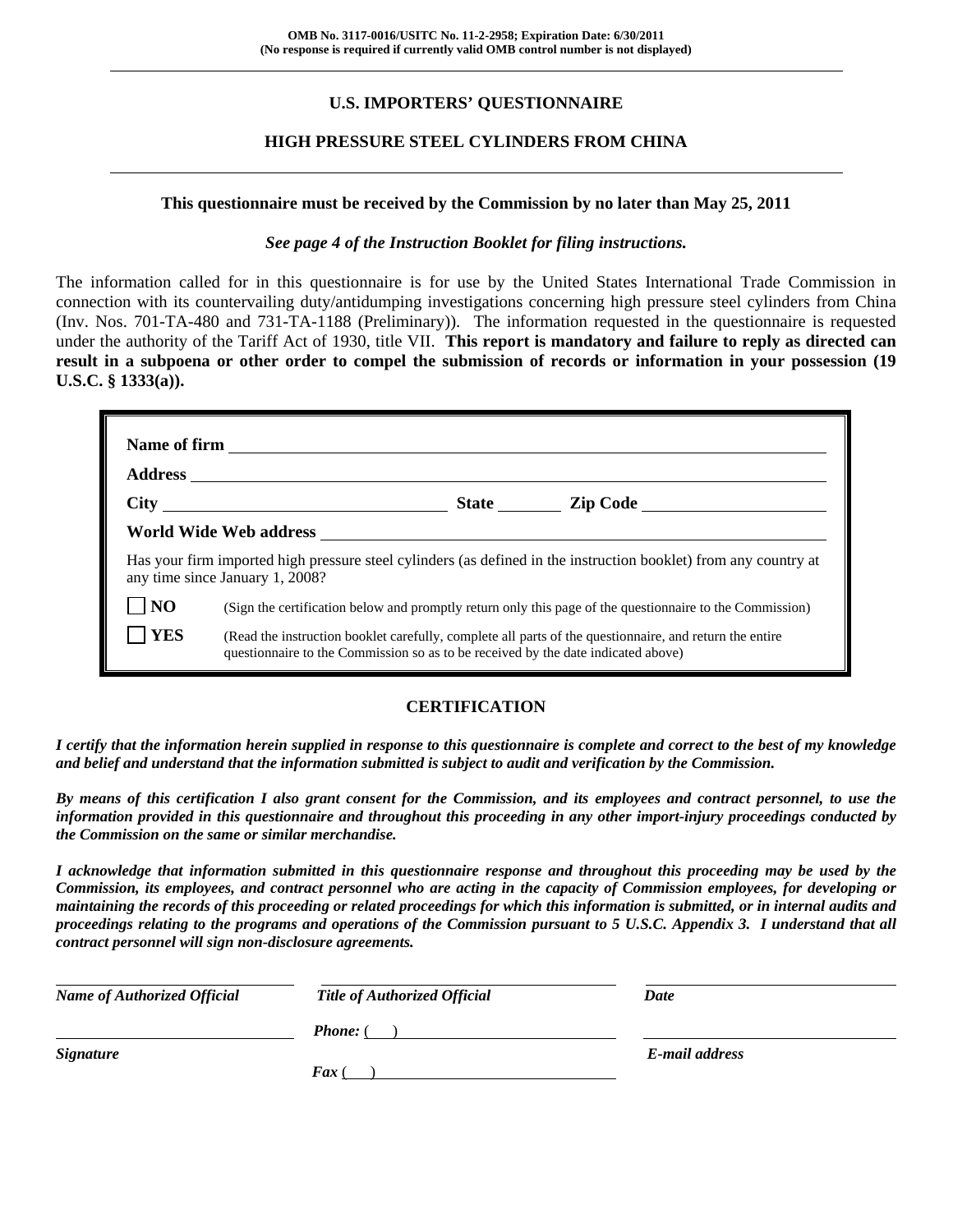#### **PART I.—GENERAL INFORMATION**

l

The questions in this questionnaire have been reviewed with market participants to ensure that issues of concern are adequately addressed and that data requests are sufficient, meaningful, and as limited as possible. Public reporting burden for this questionnaire is estimated to average 40 hours per response, including the time for reviewing instructions, searching existing data sources, gathering the data needed, and completing and reviewing the questionnaire. Send comments regarding the accuracy of this burden estimate or any other aspect of this collection of information, including suggestions for reducing the burden, to the Office of Investigations, U.S. International Trade Commission, 500 E Street, SW, Washington, DC 20436.

I-1a. **OMB statistics**.--Please report below the actual number of hours required and the cost to your firm of preparing the reply to this questionnaire and completing the form.

hours dollars

- I-1b. **OMB feedback**.--We are interested in any comments you may have for improving this questionnaire in general or the clarity of specific questions. Please attach such comments to your response or send them to the above address.
- I-2. **Establishments covered**.--Provide the name and address of establishment(s) covered by this questionnaire (see page 3 of the instruction booklet for reporting guidelines). If your firm is publicly traded, please specify the stock exchange and trading symbol.

|                   | <b>Ownership.</b> --Is your firm owned, in whole or in part, by any other firm? |                        |
|-------------------|---------------------------------------------------------------------------------|------------------------|
| $\blacksquare$ No | $\Box$ Yes--List the following information                                      |                        |
| Firm name         | Address                                                                         | Extent of<br>ownership |
|                   |                                                                                 |                        |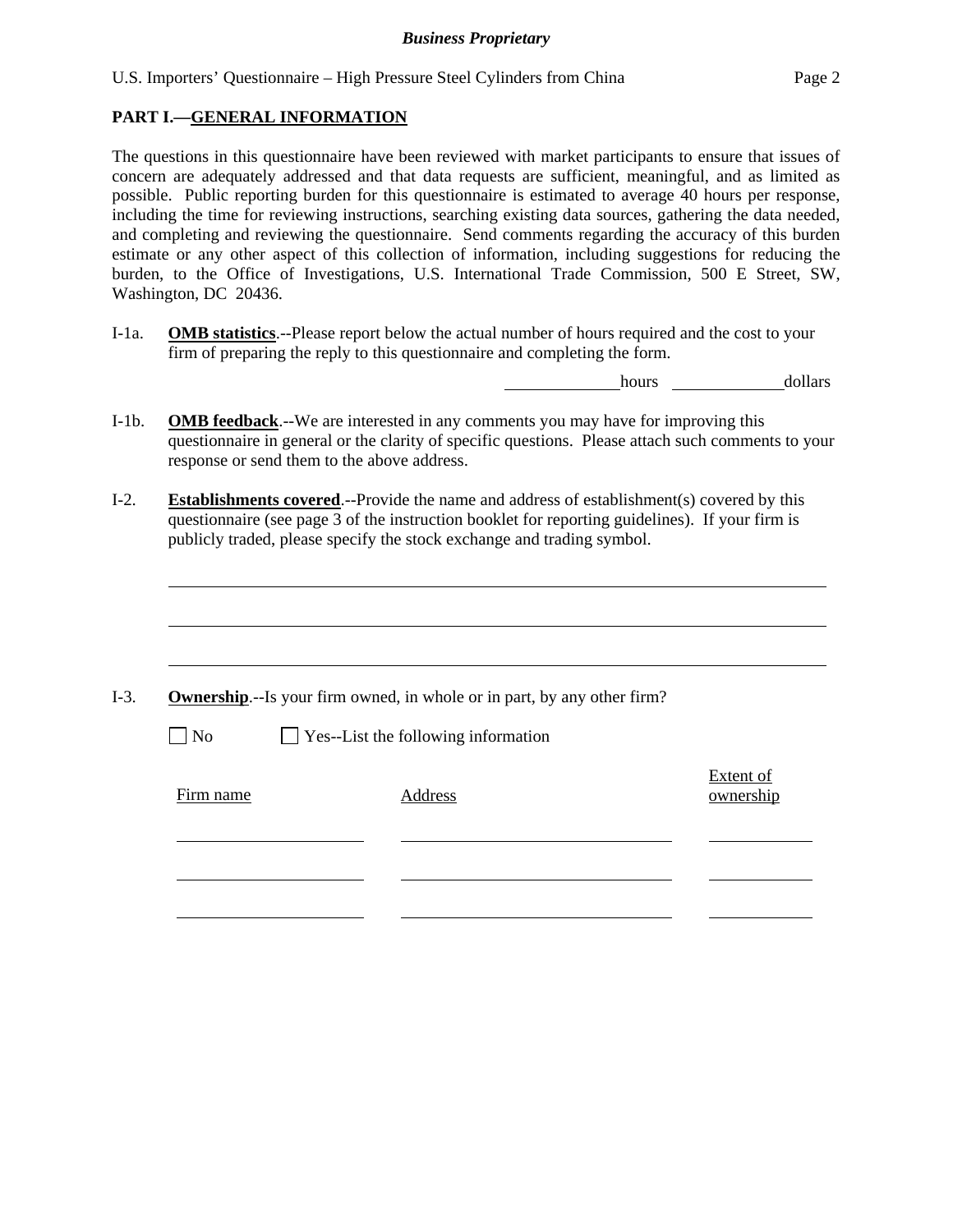# **PART I.--GENERAL INFORMATION***--Continued*

| States?                                                                                                           |                                      | Related importers/exporters.--Does your firm have any related firms, either domestic or<br>foreign, that are engaged in importing high pressure steel cylinders from China into the United<br>States or that are engaged in exporting high pressure steel cylinders from China to the United |
|-------------------------------------------------------------------------------------------------------------------|--------------------------------------|----------------------------------------------------------------------------------------------------------------------------------------------------------------------------------------------------------------------------------------------------------------------------------------------|
| $\log$                                                                                                            | Yes--List the following information. |                                                                                                                                                                                                                                                                                              |
| Firm name                                                                                                         | <b>Address</b>                       | Affiliation                                                                                                                                                                                                                                                                                  |
|                                                                                                                   |                                      |                                                                                                                                                                                                                                                                                              |
| engaged in the production of high pressure steel cylinders?                                                       |                                      | <b>Related producers.</b> --Does your firm have any related firms, either domestic or foreign, that are                                                                                                                                                                                      |
| $\Box$ No                                                                                                         | Yes--List the following information. |                                                                                                                                                                                                                                                                                              |
| Firm name                                                                                                         | Address                              | Affiliation                                                                                                                                                                                                                                                                                  |
| pressure steel cylinders. More than one answer may be applicable.                                                 |                                      | <b>Importing operations</b> .--Please indicate the nature of your firm's importing operations on high                                                                                                                                                                                        |
| Importer of record                                                                                                |                                      | Takes title to the imported product(s)                                                                                                                                                                                                                                                       |
| Consignee of the imported products(s)                                                                             |                                      | Customs broker or freight forwarder.                                                                                                                                                                                                                                                         |
| consignee, please list the consignees below (firm name, address, telephone number, and<br>individual to contact). |                                      | <b>Consignee.</b> --If your firm is an importer of record of high pressure steel cylinders but is not the                                                                                                                                                                                    |
| Firm name                                                                                                         | <b>Address</b>                       | Contact person and phone<br>number                                                                                                                                                                                                                                                           |
|                                                                                                                   |                                      |                                                                                                                                                                                                                                                                                              |
|                                                                                                                   |                                      |                                                                                                                                                                                                                                                                                              |
|                                                                                                                   |                                      |                                                                                                                                                                                                                                                                                              |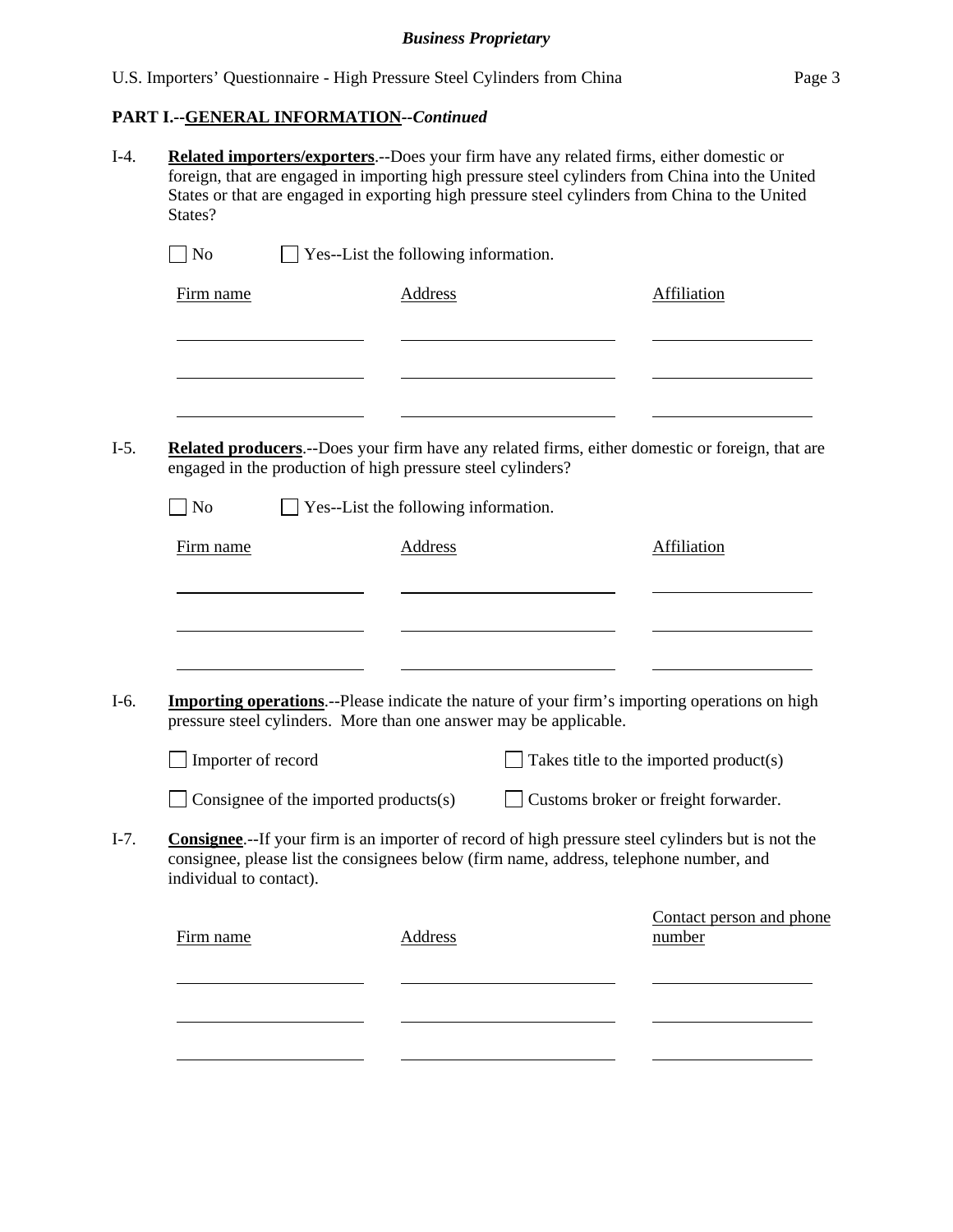U.S. Importers' Questionnaire - High Pressure Steel Cylinders from China Page 4

# **PART I.--GENERAL INFORMATION***--Continued*

l

| $I-8.$  | <b>FTZ</b> or bonded warehouses.--Please indicate whether your firm enters high pressure steel<br>cylinders into, or withdraws such merchandise from, foreign trade zones or bonded warehouses.                        |  |  |  |  |  |  |
|---------|------------------------------------------------------------------------------------------------------------------------------------------------------------------------------------------------------------------------|--|--|--|--|--|--|
|         | Yes<br>N <sub>o</sub><br>Foreign trade zones                                                                                                                                                                           |  |  |  |  |  |  |
|         | Yes<br>N <sub>o</sub><br>Bonded warehouses                                                                                                                                                                             |  |  |  |  |  |  |
| $I-9.$  | <b>Temporary importation under bond.</b> --Please indicate whether your firm imports high pressure<br>steel cylinders under the TIB (temporary importation under bond) program.                                        |  |  |  |  |  |  |
|         | Yes<br>N <sub>o</sub>                                                                                                                                                                                                  |  |  |  |  |  |  |
| $I-10.$ | <b>Third-country trade activities.</b> --To your knowledge, have the products subject to this<br>proceeding been the subject of any other import relief proceedings in the United States or in any<br>other countries? |  |  |  |  |  |  |
|         | Yes-Please specify.<br>No                                                                                                                                                                                              |  |  |  |  |  |  |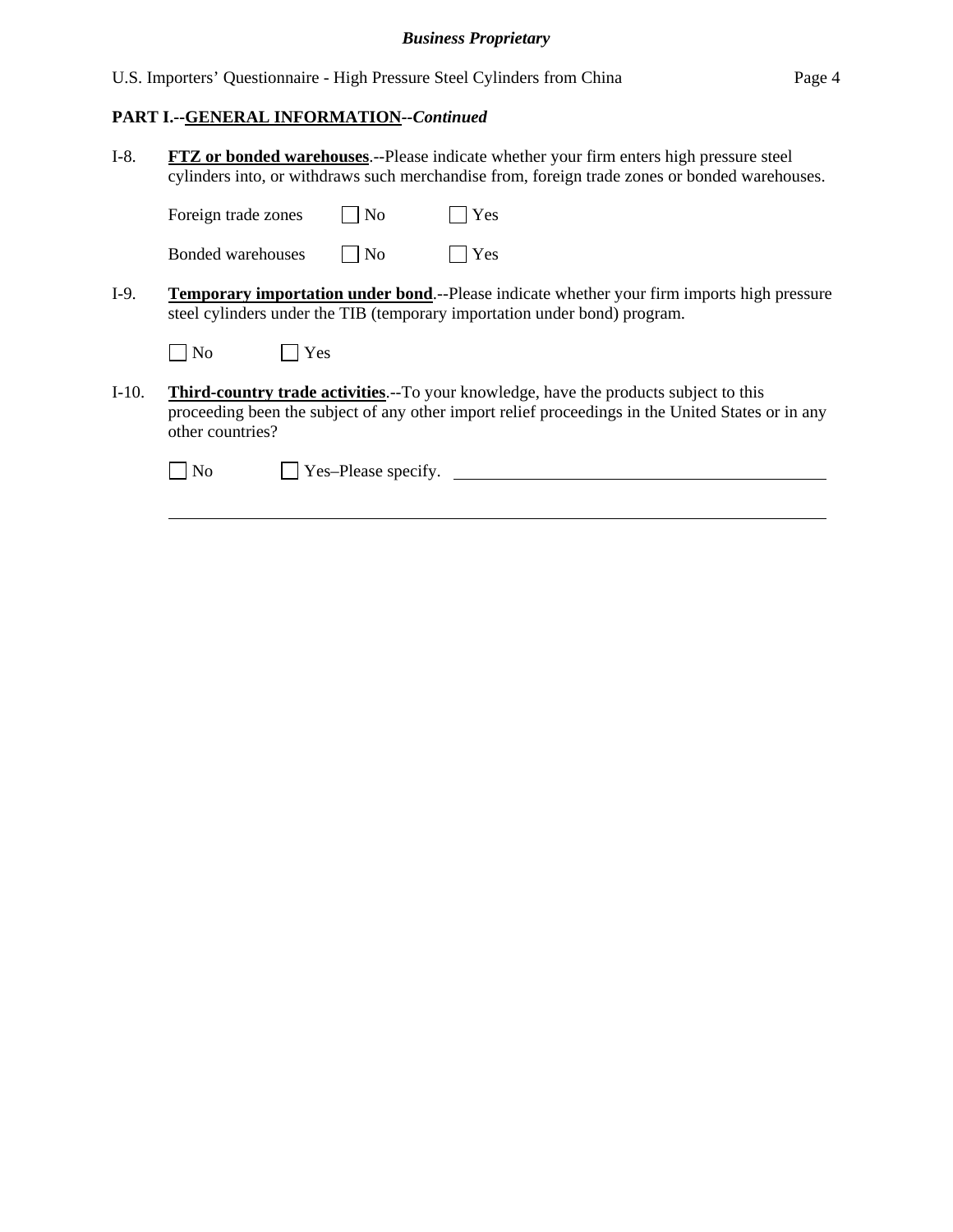U.S. Importers' Questionnaire - High Pressure Steel Cylinders from China Page 5

#### **PART II.-- TRADE AND RELATED INFORMATION**

l

l

l

Further information on this part of the questionnaire can be obtained from **Edward Petronzio (202-205- 3176, edward.petronzio@usitc.gov). Supply all data requested on a calendar-year basis**.

II-1. Please identify the individual to be contacted regarding the confidential information requested in part II.

Name and title:

Please indicate the manner by which Commission staff may contact the individual responsible for parts I with questions regarding the submitted confidential information.

| $\cdot$ $\cdot$<br>±-mail∶ | Telephone: |
|----------------------------|------------|
| Fax:                       |            |

II-2. **Changes in operations.--**Please indicate whether your firm has experienced any of the following changes in relation to the importation of high pressure steel cylinders since January 1, 2008.

|       | (check as many as appropriate)                                        | (please describe in some detail)                                                                   |
|-------|-----------------------------------------------------------------------|----------------------------------------------------------------------------------------------------|
|       | office or warehouse openings,<br>expansions, or acquisitions          |                                                                                                    |
|       | office or warehouse closings,<br>consolidations, or relocations       |                                                                                                    |
|       | $\Box$ prolonged shutdowns or<br>curtailments of import operations    |                                                                                                    |
|       | other $(e.g., changes in$<br>technology, revised labor                |                                                                                                    |
| II-3. | steel cylinders from China for delivery after <b>March 31, 2011</b> ? | <b>Arranged imports.</b> --Has your firm imported or arranged for the importation of high pressure |
|       | No<br>involved.                                                       | Yes-Indicate when such orders are to be delivered and the quantities                               |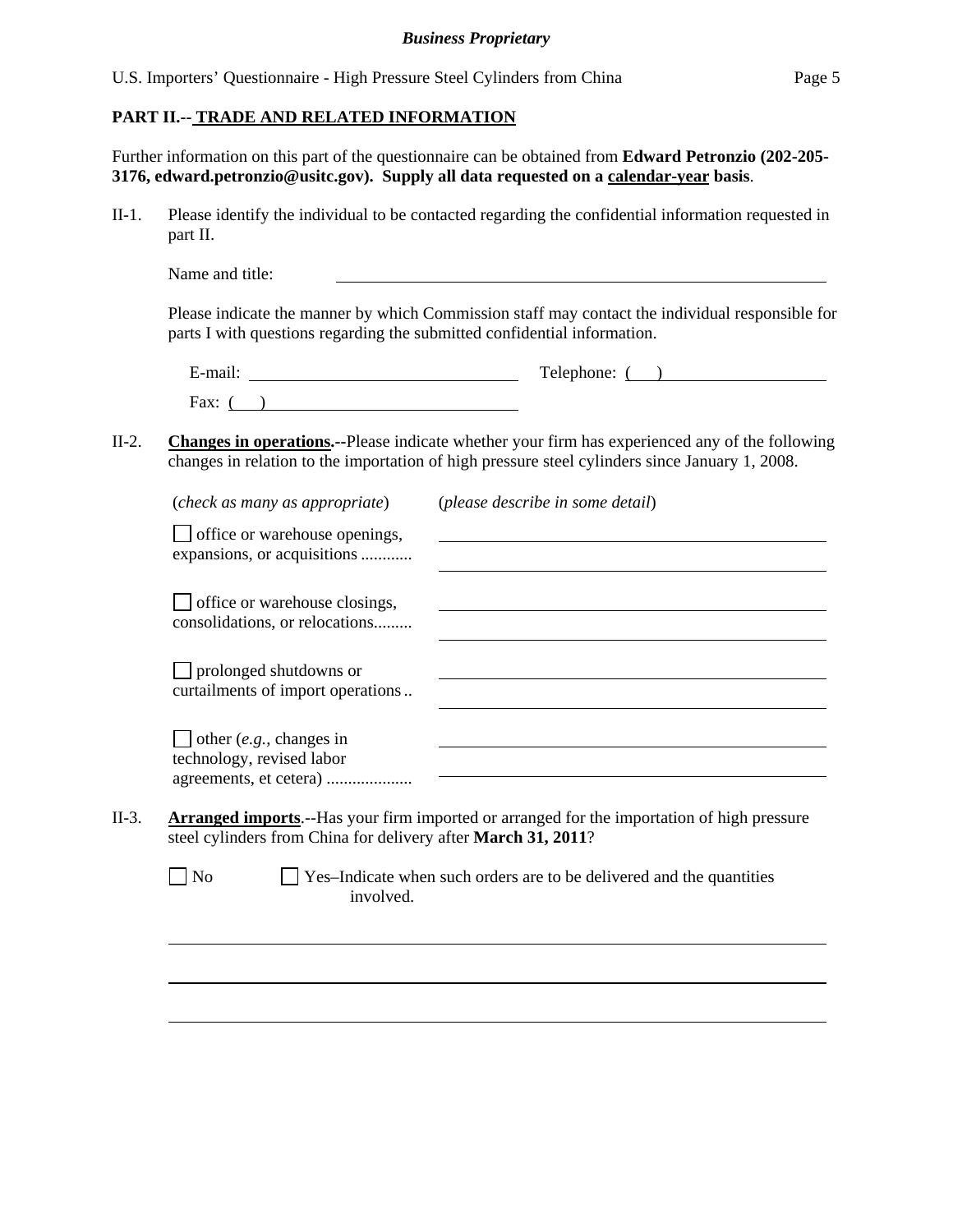U.S. Importers' Questionnaire - High Pressure Steel Cylinders from China Page 6

### **PART II.-- TRADE AND RELATED INFORMATION** *--Continued*

l

l

l

ı

l

II-4. **Reasons for importing**.--If your firm also produces high pressure steel cylinders in the United States, please indicate your reasons for importing this product. If your reasons differ by source, please elaborate.

II-5. Please list the Harmonized Tariff Schedule of the United States ("HTS") statistical reporting numbers (e.g., HTS numbers 7311.00.0030, 7311.00.0090, or other) under which you have imported high pressure steel cylinders at any time since January 1, 2008.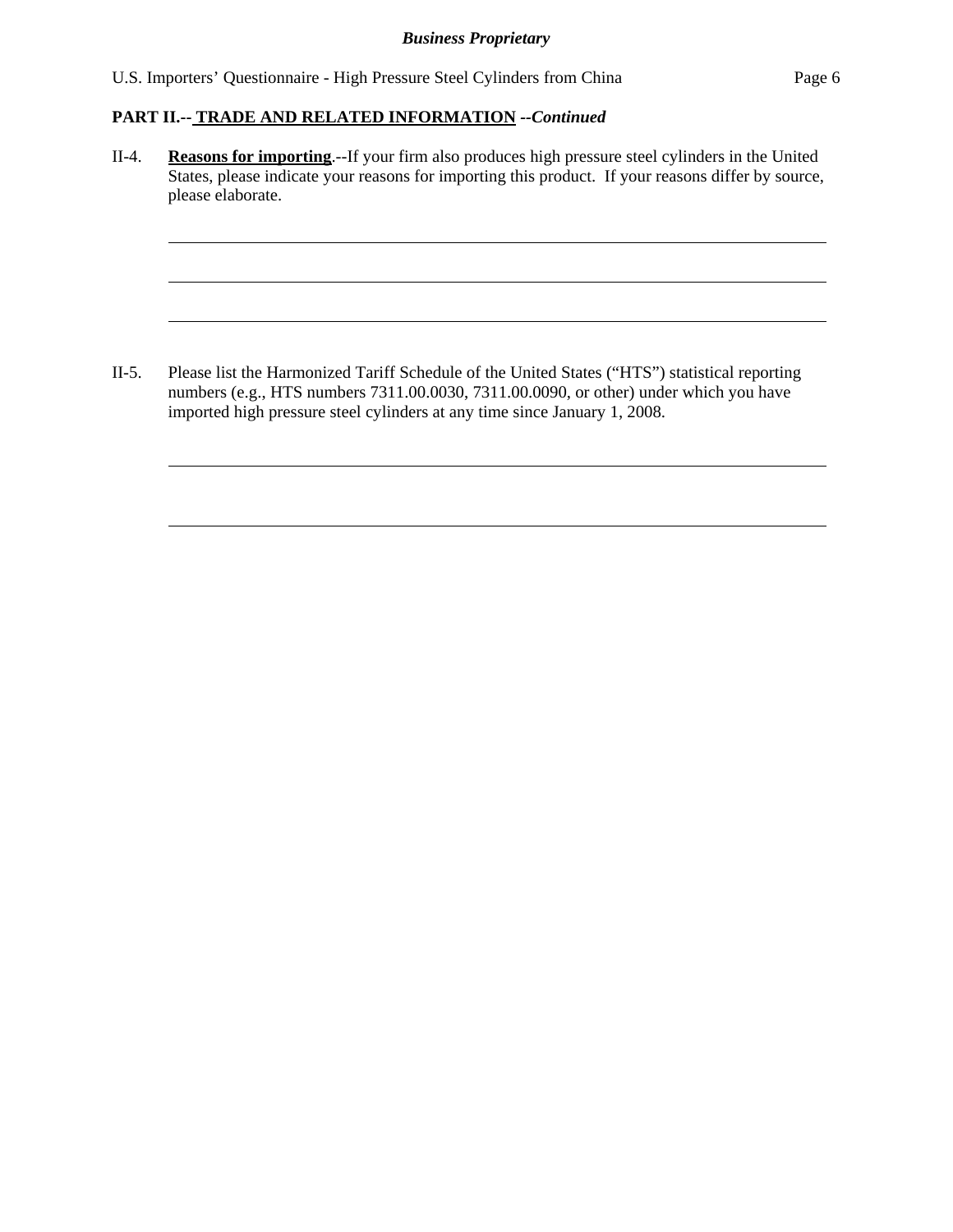|  |  | U.S. Importers' Questionnaire - High Pressure Steel Cylinders from China | Page 7 |
|--|--|--------------------------------------------------------------------------|--------|
|  |  |                                                                          |        |

#### **PART II.-- TRADE AND RELATED INFORMATION** *--Continued*

II-6. **IMPORTS FROM CHINA**.–Did your firm import high pressure steel cylinders from China any time since January 1, 2008?

 $\Box$  No.  $\Box$  Yes-- Report your firm's imports, shipments and inventories of high pressure steel cylinders imported from China during the specified periods. (See definitions in the instruction booklet.)

#### **Quantity (***in units***), value (***in \$1,000***) Item**  Calendar years **January-March 2008 2009 2010 2010 2011 Beginning-of-period inventories** (*quantity*) **Imports:**<sup>1</sup> *Quantity* of imports *Value* of imports **U.S. shipments: Commercial shipments:**  *Quantity* of commercial shipments *Value* of commercial shipments  **Internal consumption/company transfers:**  *Quantity* of internal consumption/transfers *Value2* of internal consumption/transfers **Export shipments:**<sup>3</sup> *Quantity* of export shipments *Value* of export shipments End-of-period inventories<sup>4</sup> (quantity) **Channels of distribution:** U.S. shipments to distributors (*quantity*) U.S. shipments to end users (*quantity*)  $1$  Please identify the foreign producers, if known:  $\overline{a}$  $2$  Sales to related firms (including internal consumption) must be valued at fair market value. In the event that you use a different basis for valuing these sales within your company, please specify that basis (e.g., cost, cost plus, etc.) and provide value data using that basis for each of the periods noted above:  $\overline{a}$

# **CHINA**

<sup>3</sup> Identify your principal export markets:

 <sup>4</sup> Reconciliation of data.--Please note that the **quantities** reported above should reconcile as follows: beginning-of-period inventories, plus imports, less total shipments, equals end-of-period inventories. Do the data reported reconcile?

 $\Box$  Yes  $\Box$  No--Please explain: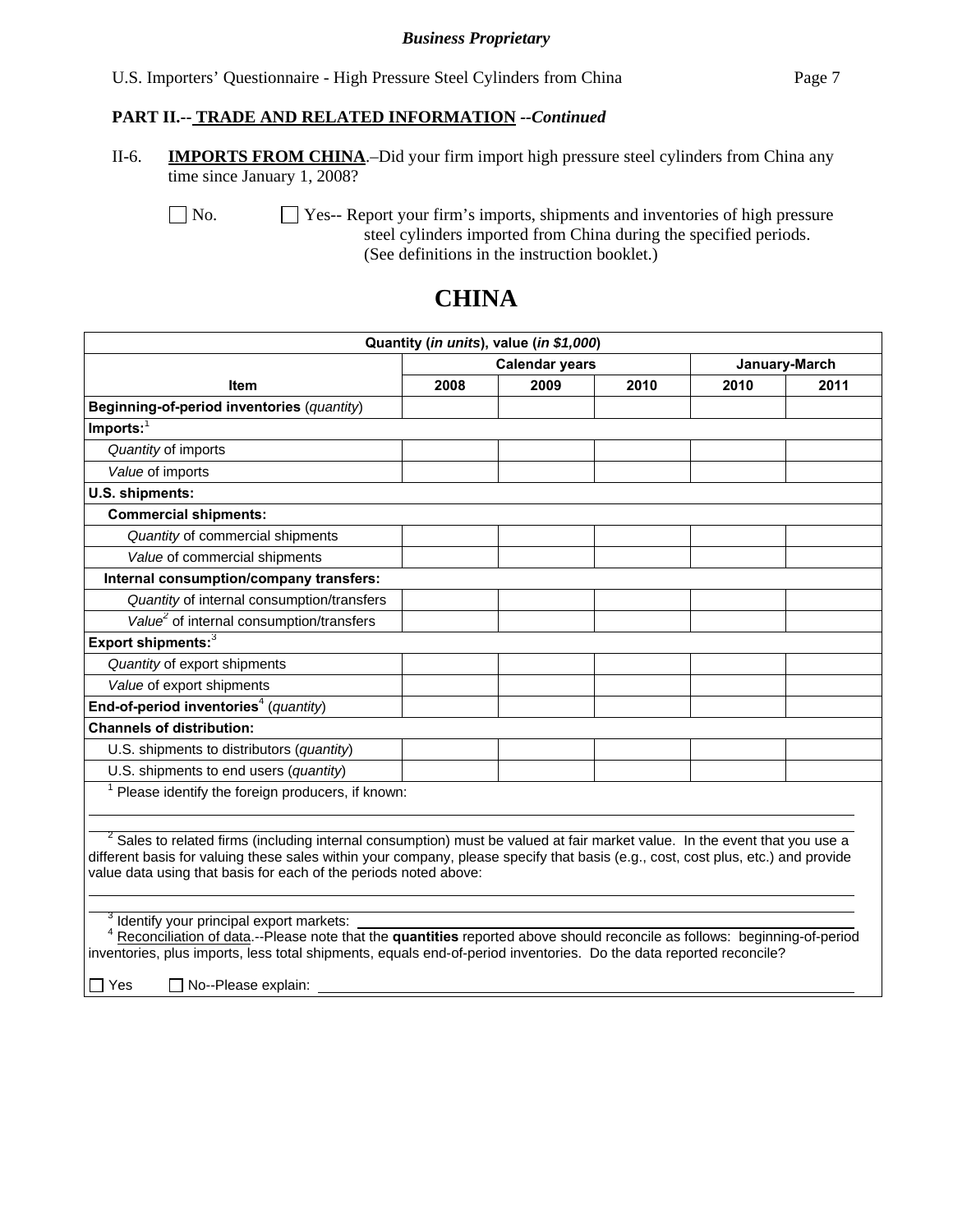|  | U.S. Importers' Questionnaire - High Pressure Steel Cylinders from China | Page 8 |  |
|--|--------------------------------------------------------------------------|--------|--|
|  |                                                                          |        |  |

#### **PART II.-- TRADE AND RELATED INFORMATION** *--Continued*

II-7. **IMPORTS FROM CANADA**.–Did your firm import high pressure steel cylinders from Canada any time since January 1, 2008?

No.  $\Box$  Yes-- Report your firm's imports, shipments and inventories of high pressure steel cylinders imported from Canada during the specified periods. (See definitions in the instruction booklet.)

# **CANADA**

| <b>Item</b><br>Beginning-of-period inventories (quantity)                                                                             | 2008 | <b>Calendar years</b><br>2009 | 2010 |      | January-March |
|---------------------------------------------------------------------------------------------------------------------------------------|------|-------------------------------|------|------|---------------|
|                                                                                                                                       |      |                               |      |      |               |
|                                                                                                                                       |      |                               |      | 2010 | 2011          |
|                                                                                                                                       |      |                               |      |      |               |
| $Imports:$ <sup>1</sup>                                                                                                               |      |                               |      |      |               |
| Quantity of imports                                                                                                                   |      |                               |      |      |               |
| Value of imports                                                                                                                      |      |                               |      |      |               |
| U.S. shipments:                                                                                                                       |      |                               |      |      |               |
| <b>Commercial shipments:</b>                                                                                                          |      |                               |      |      |               |
| Quantity of commercial shipments                                                                                                      |      |                               |      |      |               |
| Value of commercial shipments                                                                                                         |      |                               |      |      |               |
| Internal consumption/company transfers:                                                                                               |      |                               |      |      |               |
| Quantity of internal consumption/transfers                                                                                            |      |                               |      |      |               |
| Value <sup>2</sup> of internal consumption/transfers                                                                                  |      |                               |      |      |               |
| Export shipments: <sup>3</sup>                                                                                                        |      |                               |      |      |               |
| Quantity of export shipments                                                                                                          |      |                               |      |      |               |
| Value of export shipments                                                                                                             |      |                               |      |      |               |
| End-of-period inventories <sup>4</sup> (quantity)                                                                                     |      |                               |      |      |               |
| <b>Channels of distribution:</b>                                                                                                      |      |                               |      |      |               |
| U.S. shipments to distributors (quantity)                                                                                             |      |                               |      |      |               |
| U.S. shipments to end users (quantity)                                                                                                |      |                               |      |      |               |
| Please identify the sources and foreign producers, if known:                                                                          |      |                               |      |      |               |
|                                                                                                                                       |      |                               |      |      |               |
| <sup>2</sup> Sales to related firms (including internal consumption) must be valued at fair market value. In the event that you use a |      |                               |      |      |               |
| different basis for valuing these sales within your company, please specify that basis (e.g., cost, cost plus, etc.) and provide      |      |                               |      |      |               |
| value data using that basis for each of the periods noted above:                                                                      |      |                               |      |      |               |

inventories, plus imports, less total shipments, equals end-of-period inventories. Do the data reported reconcile?

 $\Box$  Yes  $\Box$  No--Please explain: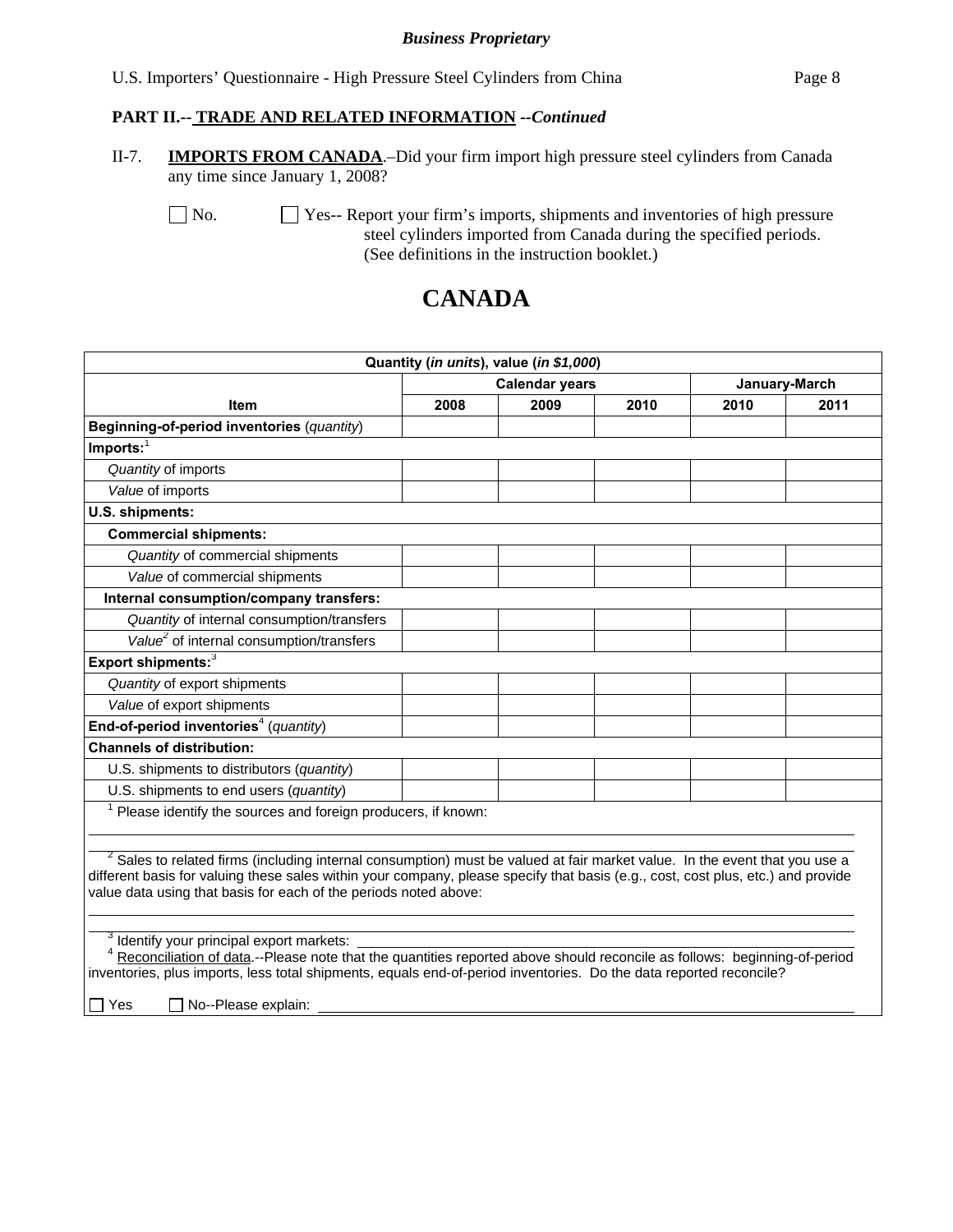#### **PART II.-- TRADE AND RELATED INFORMATION** *--Continued*

II-8. **IMPORTS FROM KOREA**.–Did your firm import high pressure steel cylinders from China any time since January 1, 2008?

No.  $\Box$  Yes-- Report your firm's imports, shipments and inventories of high pressure steel cylinders imported from Korea during the specified periods. (See definitions in the instruction booklet.)

# **KOREA**

| Quantity (in units), value (in \$1,000)                                                                                               |      |                       |      |               |      |  |  |
|---------------------------------------------------------------------------------------------------------------------------------------|------|-----------------------|------|---------------|------|--|--|
|                                                                                                                                       |      | <b>Calendar years</b> |      | January-March |      |  |  |
| Item                                                                                                                                  | 2008 | 2009                  | 2010 | 2010          | 2011 |  |  |
| Beginning-of-period inventories (quantity)                                                                                            |      |                       |      |               |      |  |  |
| $Imports:$ <sup>1</sup>                                                                                                               |      |                       |      |               |      |  |  |
| Quantity of imports                                                                                                                   |      |                       |      |               |      |  |  |
| Value of imports                                                                                                                      |      |                       |      |               |      |  |  |
| U.S. shipments:                                                                                                                       |      |                       |      |               |      |  |  |
| <b>Commercial shipments:</b>                                                                                                          |      |                       |      |               |      |  |  |
| Quantity of commercial shipments                                                                                                      |      |                       |      |               |      |  |  |
| Value of commercial shipments                                                                                                         |      |                       |      |               |      |  |  |
| Internal consumption/company transfers:                                                                                               |      |                       |      |               |      |  |  |
| Quantity of internal consumption/transfers                                                                                            |      |                       |      |               |      |  |  |
| Value <sup>2</sup> of internal consumption/transfers                                                                                  |      |                       |      |               |      |  |  |
| Export shipments: <sup>3</sup>                                                                                                        |      |                       |      |               |      |  |  |
| Quantity of export shipments                                                                                                          |      |                       |      |               |      |  |  |
| Value of export shipments                                                                                                             |      |                       |      |               |      |  |  |
| End-of-period inventories <sup>4</sup> (quantity)                                                                                     |      |                       |      |               |      |  |  |
| <b>Channels of distribution:</b>                                                                                                      |      |                       |      |               |      |  |  |
| U.S. shipments to distributors (quantity)                                                                                             |      |                       |      |               |      |  |  |
| U.S. shipments to end users (quantity)                                                                                                |      |                       |      |               |      |  |  |
| $1$ Please identify the foreign producers, if known:                                                                                  |      |                       |      |               |      |  |  |
|                                                                                                                                       |      |                       |      |               |      |  |  |
| <sup>2</sup> Sales to related firms (including internal consumption) must be valued at fair market value. In the event that you use a |      |                       |      |               |      |  |  |
| different basis for valuing these sales within your company, please specify that basis (e.g., cost, cost plus, etc.) and provide      |      |                       |      |               |      |  |  |
| value data using that basis for each of the periods noted above:                                                                      |      |                       |      |               |      |  |  |
|                                                                                                                                       |      |                       |      |               |      |  |  |
| Identify your principal export markets:                                                                                               |      |                       |      |               |      |  |  |
| <sup>4</sup> Reconciliation of data.--Please note that the quantities reported above should reconcile as follows: beginning-of-period |      |                       |      |               |      |  |  |
| inventories, plus imports, less total shipments, equals end-of-period inventories. Do the data reported reconcile?                    |      |                       |      |               |      |  |  |

 $\Box$  Yes  $\Box$  No--Please explain: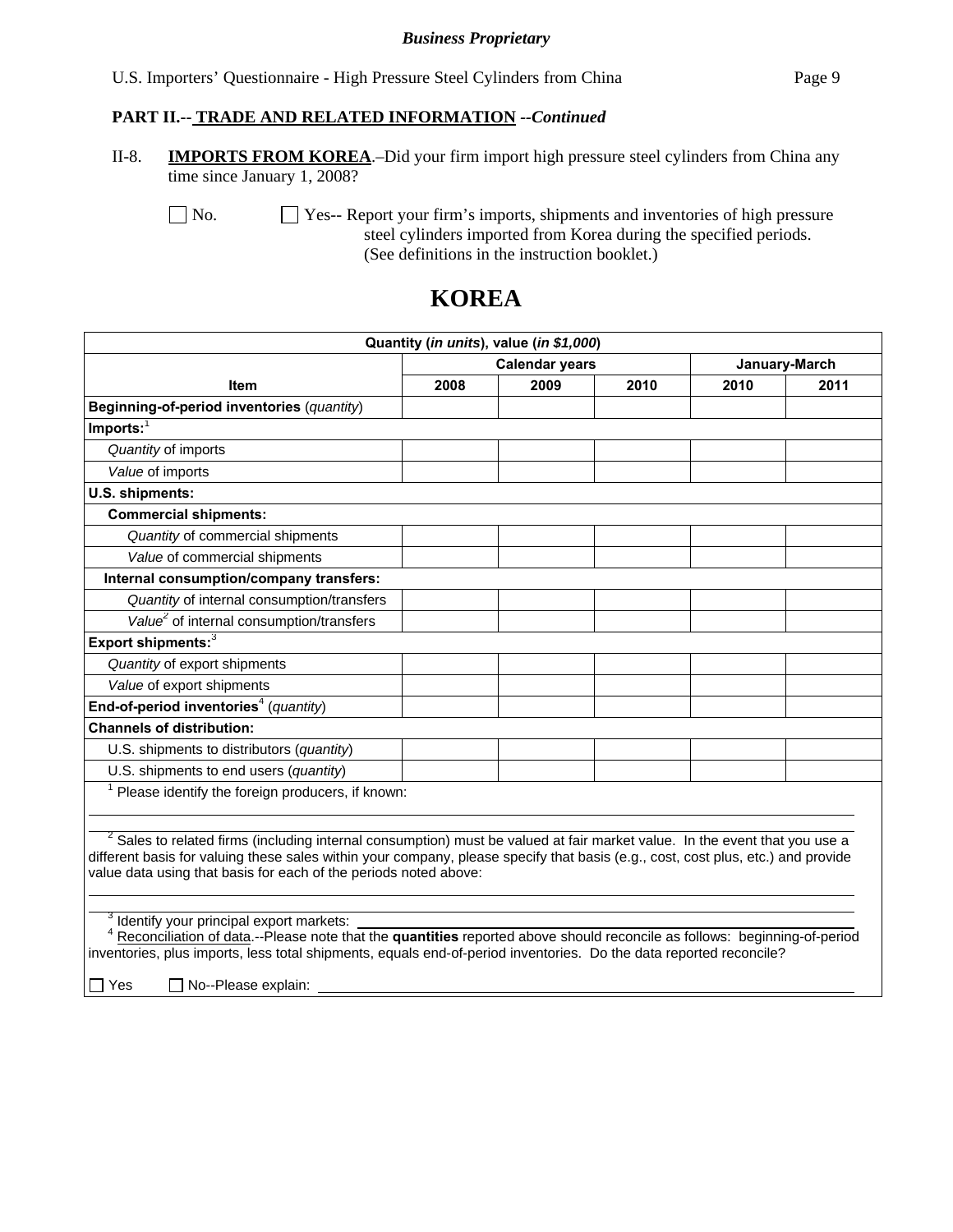| U.S. Importers' Questionnaire - High Pressure Steel Cylinders from China<br>Page 10 |
|-------------------------------------------------------------------------------------|
|-------------------------------------------------------------------------------------|

#### **PART II.-- TRADE AND RELATED INFORMATION** *--Continued*

II-9. **IMPORTS FROM ALL OTHER SOURCES COMBINED**.–Did your firm import high pressure steel cylinders from sources other than China and Canada any time since January 1, 2008?

No. Yes-- Report your firm's imports, shipments and inventories of high pressure steel cylinders imported from all other sources other than China and Canada combined during the specified periods. (See definitions in the instruction booklet.)

# **ALL OTHER SOURCES COMBINED**

|                                                                                                                                                                                                                                                                                                                                               |      | Quantity (in units), value (in \$1,000) |      |               |      |
|-----------------------------------------------------------------------------------------------------------------------------------------------------------------------------------------------------------------------------------------------------------------------------------------------------------------------------------------------|------|-----------------------------------------|------|---------------|------|
|                                                                                                                                                                                                                                                                                                                                               |      | <b>Calendar years</b>                   |      | January-March |      |
| Item                                                                                                                                                                                                                                                                                                                                          | 2008 | 2009                                    | 2010 | 2010          | 2011 |
| Beginning-of-period inventories (quantity)                                                                                                                                                                                                                                                                                                    |      |                                         |      |               |      |
| $Imports:$ <sup>1</sup>                                                                                                                                                                                                                                                                                                                       |      |                                         |      |               |      |
| Quantity of imports                                                                                                                                                                                                                                                                                                                           |      |                                         |      |               |      |
| Value of imports                                                                                                                                                                                                                                                                                                                              |      |                                         |      |               |      |
| U.S. shipments:                                                                                                                                                                                                                                                                                                                               |      |                                         |      |               |      |
| <b>Commercial shipments:</b>                                                                                                                                                                                                                                                                                                                  |      |                                         |      |               |      |
| Quantity of commercial shipments                                                                                                                                                                                                                                                                                                              |      |                                         |      |               |      |
| Value of commercial shipments                                                                                                                                                                                                                                                                                                                 |      |                                         |      |               |      |
| Internal consumption/company transfers:                                                                                                                                                                                                                                                                                                       |      |                                         |      |               |      |
| Quantity of internal consumption/transfers                                                                                                                                                                                                                                                                                                    |      |                                         |      |               |      |
| Value <sup>2</sup> of internal consumption/transfers                                                                                                                                                                                                                                                                                          |      |                                         |      |               |      |
| Export shipments: $3$                                                                                                                                                                                                                                                                                                                         |      |                                         |      |               |      |
| Quantity of export shipments                                                                                                                                                                                                                                                                                                                  |      |                                         |      |               |      |
| Value of export shipments                                                                                                                                                                                                                                                                                                                     |      |                                         |      |               |      |
| End-of-period inventories <sup>4</sup> (quantity)                                                                                                                                                                                                                                                                                             |      |                                         |      |               |      |
| <b>Channels of distribution:</b>                                                                                                                                                                                                                                                                                                              |      |                                         |      |               |      |
| U.S. shipments to distributors (quantity)                                                                                                                                                                                                                                                                                                     |      |                                         |      |               |      |
| U.S. shipments to end users (quantity)                                                                                                                                                                                                                                                                                                        |      |                                         |      |               |      |
| Please identify the sources and foreign producers, if known:                                                                                                                                                                                                                                                                                  |      |                                         |      |               |      |
|                                                                                                                                                                                                                                                                                                                                               |      |                                         |      |               |      |
| <sup>2</sup> Sales to related firms (including internal consumption) must be valued at fair market value. In the event that you use a<br>different basis for valuing these sales within your company, please specify that basis (e.g., cost, cost plus, etc.) and provide<br>value data using that basis for each of the periods noted above: |      |                                         |      |               |      |
| <sup>3</sup> Identify your principal export markets:<br>Reconciliation of data.--Please note that the quantities reported above should reconcile as follows: beginning-of-period<br>inventories, plus imports, less total shipments, equals end-of-period inventories. Do the data reported reconcile?<br>No--Please explain:<br>Yes          |      |                                         |      |               |      |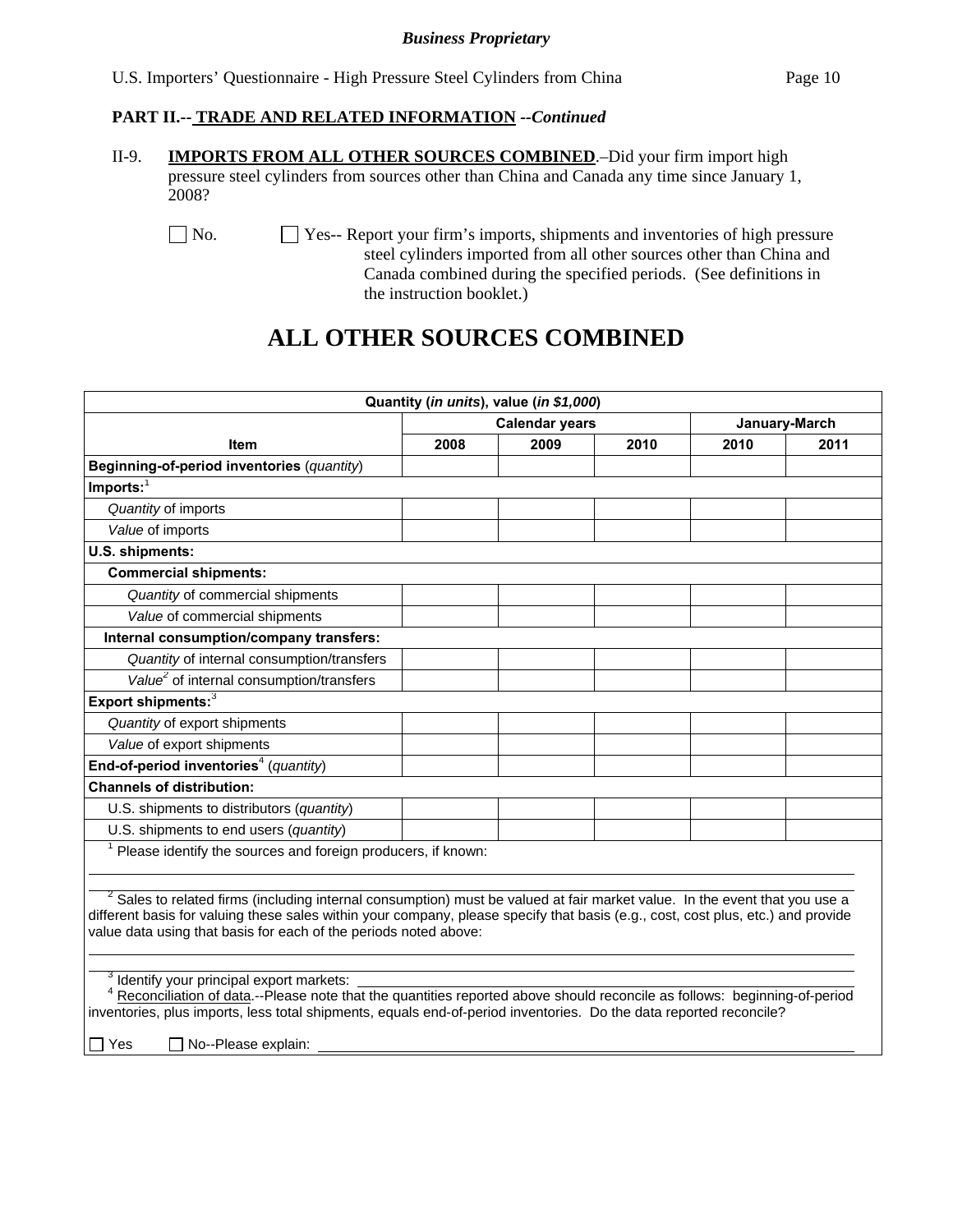# **PART II.-- TRADE AND RELATED INFORMATION** *--Continued*

II-10. **U.S. shipments of high pressure steel cylinders by gas capacity.--**Please estimate the share of your firms U.S. shipments of high pressure steel cylinders by size in each year.

# **China**

|                                                                   | <b>Share of U.S. Shipments</b> |                   |                   |  |  |
|-------------------------------------------------------------------|--------------------------------|-------------------|-------------------|--|--|
| <b>Gas Capacity</b>                                               | 2008<br>(percent)              | 2009<br>(percent) | 2010<br>(percent) |  |  |
| U.S. shipments of imports from<br>China:<br>80 cubic feet or less |                                |                   |                   |  |  |
| Between 80 and 150 cubic feet                                     |                                |                   |                   |  |  |
| Between 150 and 702 cubic feet                                    |                                |                   |                   |  |  |
| Total, China                                                      | 100%                           | 100%              | 100%              |  |  |

# **Canada**

|                                                                    | <b>Share of U.S. Shipments</b> |                   |                   |  |  |  |
|--------------------------------------------------------------------|--------------------------------|-------------------|-------------------|--|--|--|
| <b>Gas Capacity</b>                                                | 2008<br>(percent)              | 2009<br>(percent) | 2010<br>(percent) |  |  |  |
| U.S. shipments of imports from<br>Canada:<br>80 cubic feet or less |                                |                   |                   |  |  |  |
| Between 80 and 150 cubic feet                                      |                                |                   |                   |  |  |  |
| Between 150 and 702 cubic feet                                     |                                |                   |                   |  |  |  |
| Total, Canada                                                      | 100%                           | 100%              | 100%              |  |  |  |

# **Korea**

|                                                                   | <b>Share of U.S. Shipments</b> |                   |                   |  |  |  |
|-------------------------------------------------------------------|--------------------------------|-------------------|-------------------|--|--|--|
| <b>Gas Capacity</b>                                               | 2008<br>(percent)              | 2009<br>(percent) | 2010<br>(percent) |  |  |  |
| U.S. shipments of imports from<br>Korea:<br>80 cubic feet or less |                                |                   |                   |  |  |  |
| Between 80 and 150 cubic feet                                     |                                |                   |                   |  |  |  |
| Between 150 and 702 cubic feet                                    |                                |                   |                   |  |  |  |
| Total, Korea                                                      | 100%                           | 100%              | 100%              |  |  |  |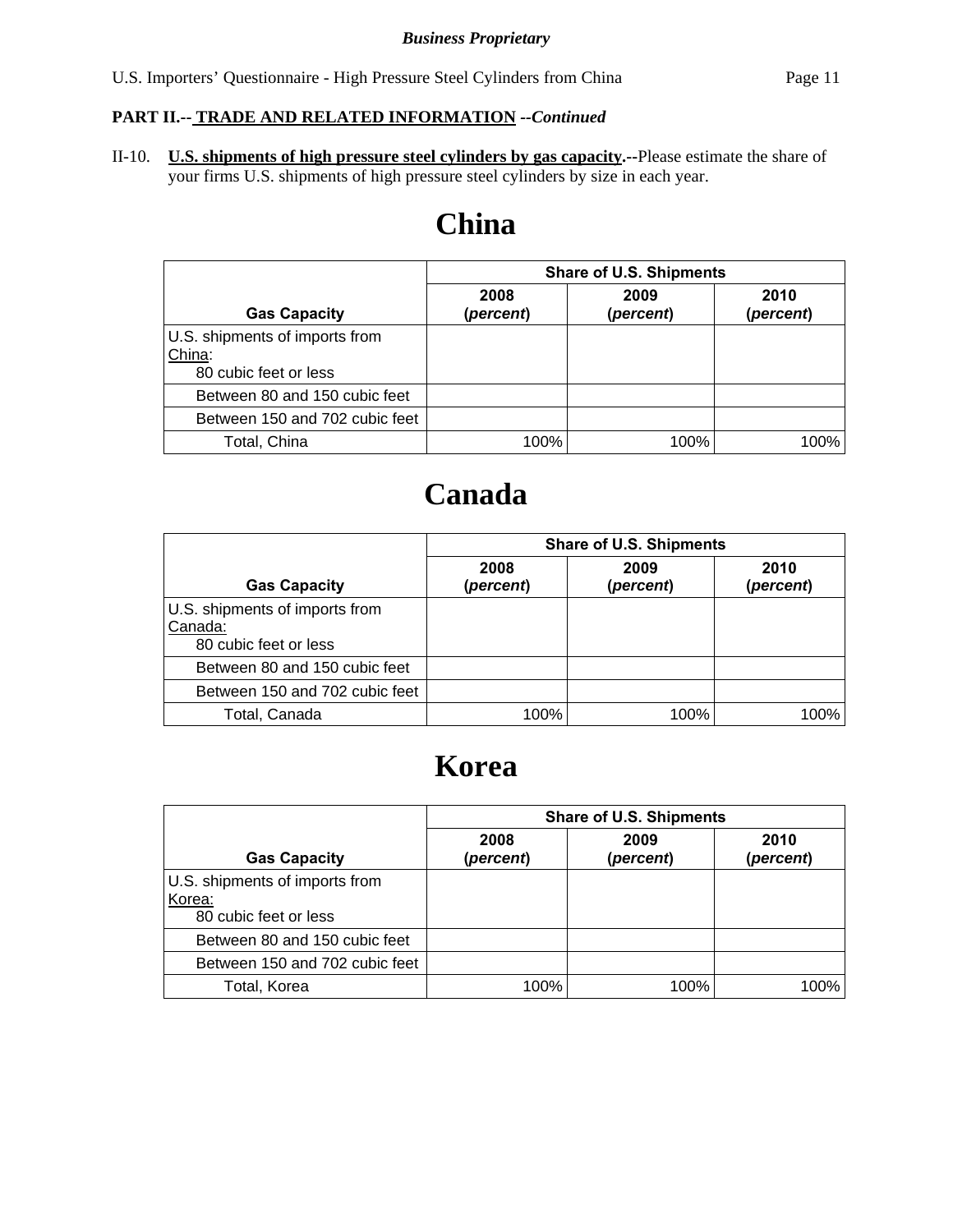**All other sources combined** 

# **PART II.-- TRADE AND RELATED INFORMATION** *--Continued*

#### **Gas Capacity Share of U.S. Shipments 2008 (***percent***) 2009 (***percent***) 2010 (***percent***)**  U.S. shipments of imports from all other sources combined: 80 cubic feet or less Between 80 and 150 cubic feet en 150 and 702 cubic feet Total, All other sources  $\sim$  100% 100% 100% 100% 100%

II-11. **China Foreign Manufacturer / Exporter identification.--**Please identify below the names and addresses of your firm's **FIVE** largest foreign suppliers (whether the foreign manufacturer or just foreign exporter) for high pressure steel cylinders from China in the 2008-10 period. Please also provide the name and fax number or e-mail address of a contact person and the share of the quantity of your firm's total imports of high pressure steel cylinders that each of these suppliers accounted for in 2010.

**No. Foreign manufacturer / Exporter's name Street address (not P.O. box), city, province, and zip code Contact person Telephone number or e-mail address Share of 2010 imports (***%)* **1 2 3 4 5**

Not applicable (*i.e.*, responded "no" to question II-6)

|                                                                                       | <b>Share of U.S. Shipments</b> |                   |                   |  |  |  |
|---------------------------------------------------------------------------------------|--------------------------------|-------------------|-------------------|--|--|--|
| <b>Gas Capacity</b>                                                                   | 2008<br>(percent)              | 2009<br>(percent) | 2010<br>(percent) |  |  |  |
| J.S. shipments of imports from all<br>ther sources combined:<br>80 cubic feet or less |                                |                   |                   |  |  |  |
| Between 80 and 150 cubic feet                                                         |                                |                   |                   |  |  |  |
| Between 150 and 702 cubic feet                                                        |                                |                   |                   |  |  |  |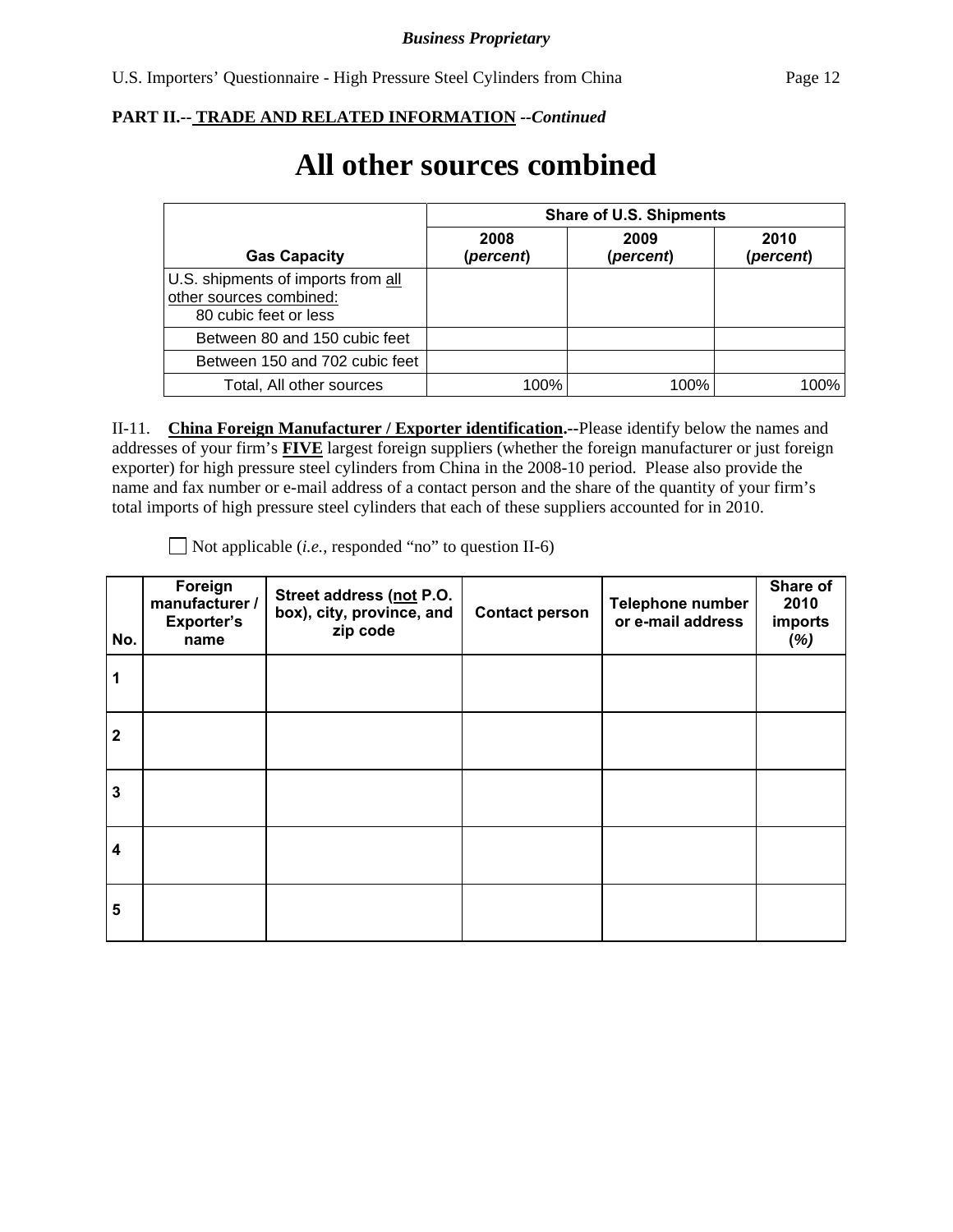U.S. Importers' Questionnaire - High Pressure Steel Cylinders from China Page 13

#### **PART III.-- PRICING AND RELATED INFORMATION**

Further information on this part of the questionnaire can be obtained from **Clark Workman (202-205- 3248, clark.workman@usitc.gov).**

III-1. Please identify the individual to be contacted regarding the confidential information requested in part III?

Name and title:

Please indicate the manner by which Commission staff may contact the individual responsible for part III with questions regarding the submitted confidential information.

| $\cdot$ $\cdot$ $\cdot$<br>$\sim$<br>∹-mail∶ | Teler.<br>Telephone: |
|----------------------------------------------|----------------------|
| Fax:                                         |                      |

#### **PRICE DATA**

III-2. Does your firm resell high pressure steel cylinders?

Yes--Please complete this section. No, import for own end use only --Please skip to question III-12.

These questions request quarterly price and quantity data, f.o.b. your U.S. point of shipment, for your commercial shipments to unrelated U.S. customers of the following products you imported from China, Canada, and Korea:

*Product 1***.—**High pressure cylinders, 40 cubic feet, DOT 3AA2015, painted. Report values *without* additional charges for neck rings, caps, and valves.

*Product 2***.--** High pressure cylinders, 80 cubic feet, DOT 3AA2015, painted. Report values including neck rings and caps, but *without* additional charges for valves.

*Product 3*.— High pressure cylinders, 150 cubic feet, DOT 3AA2015, painted. Report values including neck rings and caps, but *without* additional charges for valves.

*Product 4***.—** High pressure cylinders, 300 cubic feet, DOT 3AA2400, painted. Report values including neck rings and caps, but *without* additional charges for valves.

**Please note that total dollar values should be f.o.b., U.S. point of shipment and should not include U.S.-inland transportation costs. Total dollar values should reflect the** *final net* **amount paid to you (i.e., should be net of all deductions for discounts or rebates). See instruction booklet.**

III-2.(a) For products 1-4, please check the box for those items which are included in the price of the cylinder (if you charge an additional fee for these items, leave the box blank).

| Product 1 | $\blacksquare$ Neck ring | $\Box$ Cap | $\Box$ Valve |
|-----------|--------------------------|------------|--------------|
| Product 2 | $\Box$ Neck ring         | $\Box$ Cap | $\Box$ Valve |
| Product 3 | $\blacksquare$ Neck ring | $\Box$ Cap | $\Box$ Valve |
| Product 4 | $\blacksquare$ Neck ring | $\Box$ Cap | $\Box$ Valve |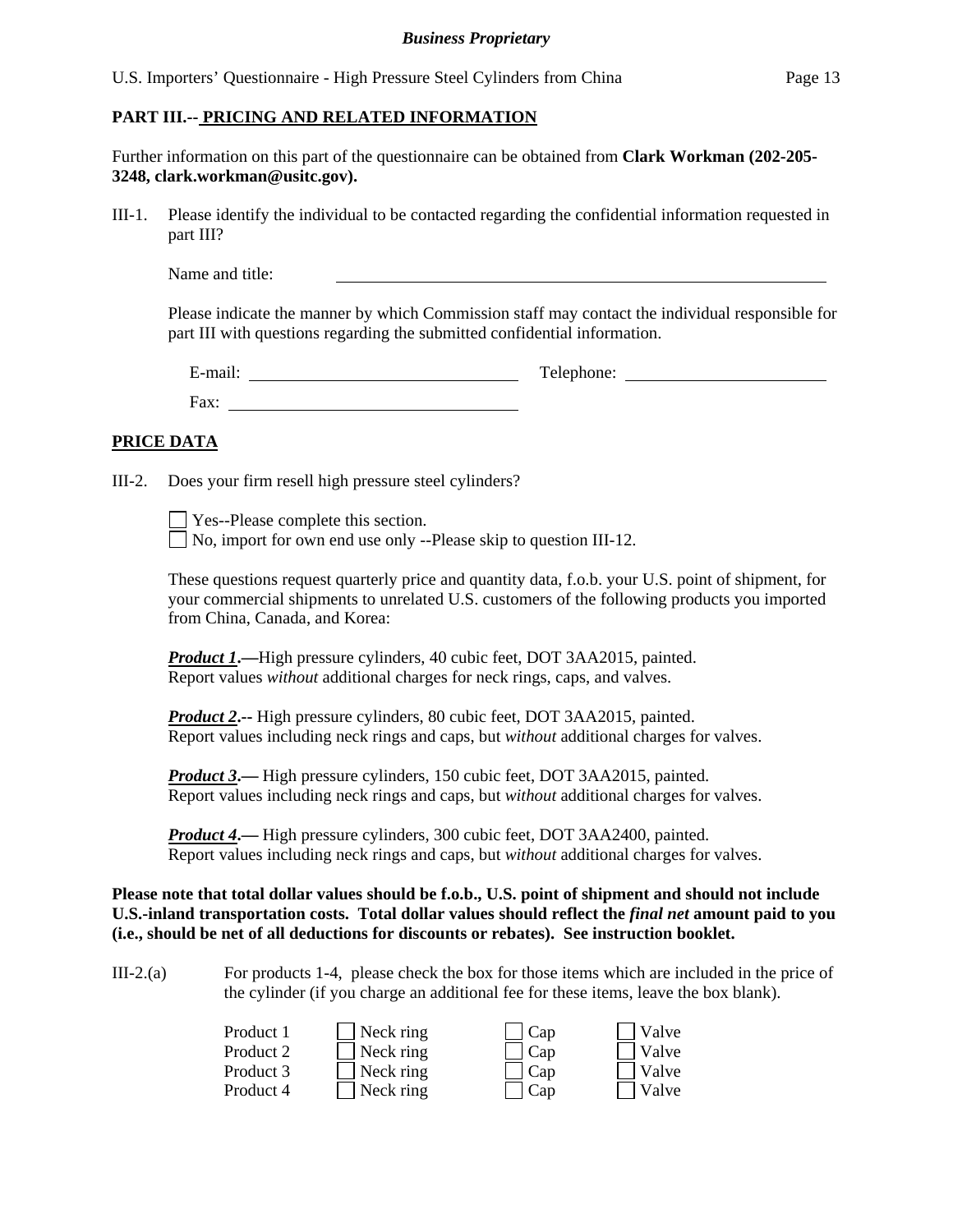# **PART III.-- PRICING AND RELATED INFORMATION***--Continued*

III-2b. **Price data**.--Report below the quarterly price data<sup>1</sup> for pricing products<sup>2</sup> imported from China and sold by your firm.

# China

|                                                                                                                                                                                                                                                                                                                                                                             | (Quantity in units, value in dollars) |       |                  |              |           |       |                  |              |  |
|-----------------------------------------------------------------------------------------------------------------------------------------------------------------------------------------------------------------------------------------------------------------------------------------------------------------------------------------------------------------------------|---------------------------------------|-------|------------------|--------------|-----------|-------|------------------|--------------|--|
|                                                                                                                                                                                                                                                                                                                                                                             | <b>Product 1</b>                      |       | <b>Product 2</b> |              | Product 3 |       | <b>Product 4</b> |              |  |
| <b>Period of shipment</b>                                                                                                                                                                                                                                                                                                                                                   | Quantity                              | Value | Quantity         | <b>Value</b> | Quantity  | Value | Quantity         | <b>Value</b> |  |
| 2008:                                                                                                                                                                                                                                                                                                                                                                       |                                       |       |                  |              |           |       |                  |              |  |
| January-March                                                                                                                                                                                                                                                                                                                                                               |                                       |       |                  |              |           |       |                  |              |  |
| April-June                                                                                                                                                                                                                                                                                                                                                                  |                                       |       |                  |              |           |       |                  |              |  |
| July-September                                                                                                                                                                                                                                                                                                                                                              |                                       |       |                  |              |           |       |                  |              |  |
| October-December                                                                                                                                                                                                                                                                                                                                                            |                                       |       |                  |              |           |       |                  |              |  |
| 2009:<br>January-March                                                                                                                                                                                                                                                                                                                                                      |                                       |       |                  |              |           |       |                  |              |  |
| April-June                                                                                                                                                                                                                                                                                                                                                                  |                                       |       |                  |              |           |       |                  |              |  |
| July-September                                                                                                                                                                                                                                                                                                                                                              |                                       |       |                  |              |           |       |                  |              |  |
| October-December                                                                                                                                                                                                                                                                                                                                                            |                                       |       |                  |              |           |       |                  |              |  |
| 2010:                                                                                                                                                                                                                                                                                                                                                                       |                                       |       |                  |              |           |       |                  |              |  |
| January-March                                                                                                                                                                                                                                                                                                                                                               |                                       |       |                  |              |           |       |                  |              |  |
| April-June                                                                                                                                                                                                                                                                                                                                                                  |                                       |       |                  |              |           |       |                  |              |  |
| July-September                                                                                                                                                                                                                                                                                                                                                              |                                       |       |                  |              |           |       |                  |              |  |
| October-December                                                                                                                                                                                                                                                                                                                                                            |                                       |       |                  |              |           |       |                  |              |  |
| 2011:                                                                                                                                                                                                                                                                                                                                                                       |                                       |       |                  |              |           |       |                  |              |  |
| January-March                                                                                                                                                                                                                                                                                                                                                               |                                       |       |                  |              |           |       |                  |              |  |
| $1$ Net values ( <i>i.e.</i> , gross sales values less all discounts, allowances, rebates, prepaid freight, and the value of returned goods),<br>f.o.b. your U.S. point of shipment. Values should NOT include neck rings and caps for products 1-4, and valves for product 1 only.<br><sup>2</sup> Pricing product definitions are provided on the first page of Part III. |                                       |       |                  |              |           |       |                  |              |  |
| Note.--If your product does not exactly meet the product specifications but is competitive with the specified product, provide a<br>description of your product:                                                                                                                                                                                                            |                                       |       |                  |              |           |       |                  |              |  |
| Product 1:                                                                                                                                                                                                                                                                                                                                                                  |                                       |       |                  |              |           |       |                  |              |  |
| Product 2:                                                                                                                                                                                                                                                                                                                                                                  |                                       |       |                  |              |           |       |                  |              |  |
| Product 3:                                                                                                                                                                                                                                                                                                                                                                  |                                       |       |                  |              |           |       |                  |              |  |
| Product 4:                                                                                                                                                                                                                                                                                                                                                                  |                                       |       |                  |              |           |       |                  |              |  |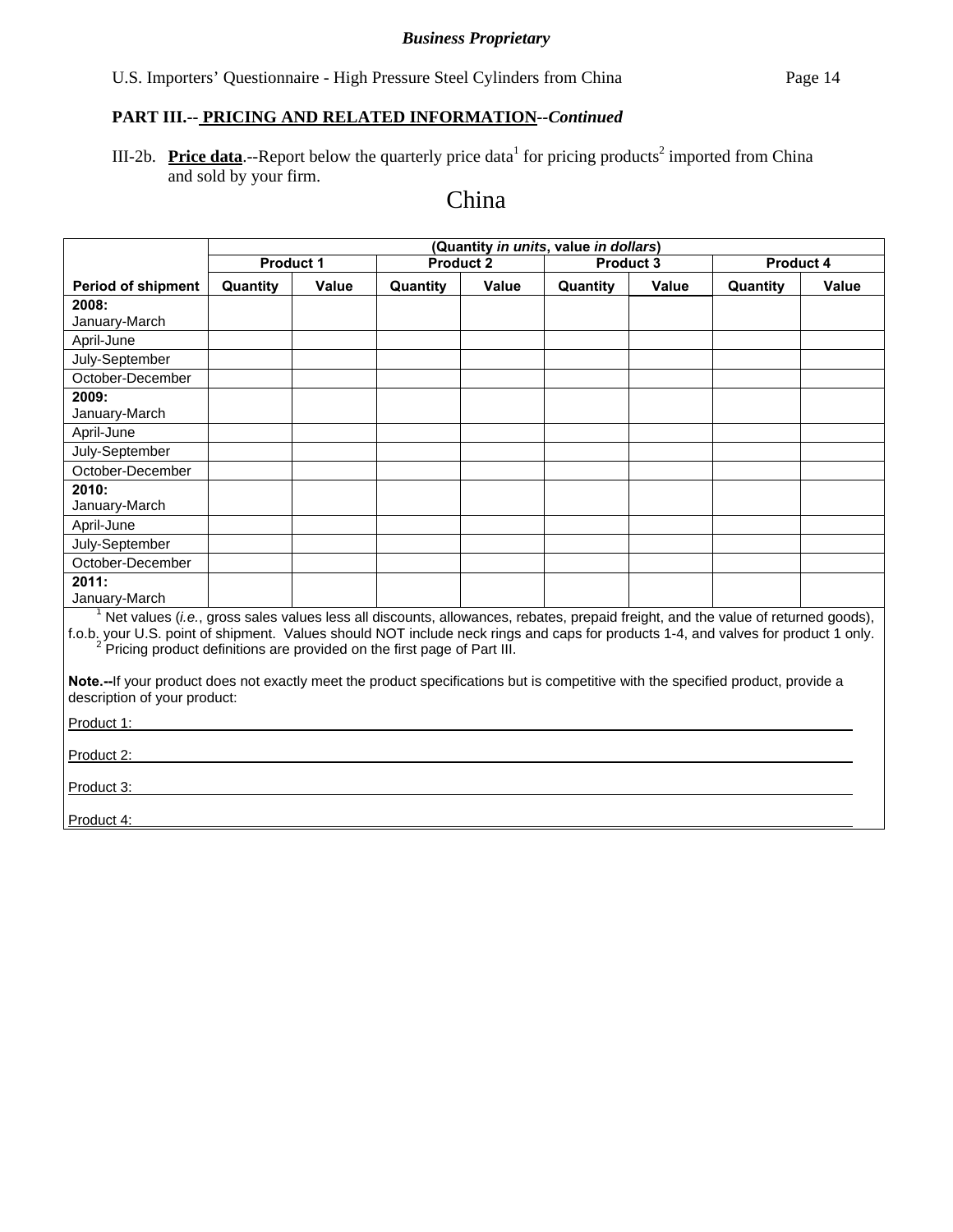# **PART III.-- PRICING AND RELATED INFORMATION***--Continued*

III-2c. Pricing data.-- Report below the quarterly price data<sup>1</sup> for pricing products<sup>2</sup> imported from Canada and sold by your firm.

# Canada

|                                                                                                                                                                                                                                                                                                                                                                    | (Quantity in units, value in dollars) |              |                  |              |          |           |                  |              |  |
|--------------------------------------------------------------------------------------------------------------------------------------------------------------------------------------------------------------------------------------------------------------------------------------------------------------------------------------------------------------------|---------------------------------------|--------------|------------------|--------------|----------|-----------|------------------|--------------|--|
|                                                                                                                                                                                                                                                                                                                                                                    | Product 1                             |              | <b>Product 2</b> |              |          | Product 3 | <b>Product 4</b> |              |  |
| <b>Period of shipment</b>                                                                                                                                                                                                                                                                                                                                          | Quantity                              | <b>Value</b> | Quantity         | <b>Value</b> | Quantity | Value     | Quantity         | <b>Value</b> |  |
| 2008:                                                                                                                                                                                                                                                                                                                                                              |                                       |              |                  |              |          |           |                  |              |  |
| January-March                                                                                                                                                                                                                                                                                                                                                      |                                       |              |                  |              |          |           |                  |              |  |
| April-June                                                                                                                                                                                                                                                                                                                                                         |                                       |              |                  |              |          |           |                  |              |  |
| July-September                                                                                                                                                                                                                                                                                                                                                     |                                       |              |                  |              |          |           |                  |              |  |
| October-December                                                                                                                                                                                                                                                                                                                                                   |                                       |              |                  |              |          |           |                  |              |  |
| 2009:<br>January-March                                                                                                                                                                                                                                                                                                                                             |                                       |              |                  |              |          |           |                  |              |  |
| April-June                                                                                                                                                                                                                                                                                                                                                         |                                       |              |                  |              |          |           |                  |              |  |
| July-September                                                                                                                                                                                                                                                                                                                                                     |                                       |              |                  |              |          |           |                  |              |  |
| October-December                                                                                                                                                                                                                                                                                                                                                   |                                       |              |                  |              |          |           |                  |              |  |
| 2010:                                                                                                                                                                                                                                                                                                                                                              |                                       |              |                  |              |          |           |                  |              |  |
| January-March                                                                                                                                                                                                                                                                                                                                                      |                                       |              |                  |              |          |           |                  |              |  |
| April-June                                                                                                                                                                                                                                                                                                                                                         |                                       |              |                  |              |          |           |                  |              |  |
| July-September                                                                                                                                                                                                                                                                                                                                                     |                                       |              |                  |              |          |           |                  |              |  |
| October-December                                                                                                                                                                                                                                                                                                                                                   |                                       |              |                  |              |          |           |                  |              |  |
| 2011:<br>January-March                                                                                                                                                                                                                                                                                                                                             |                                       |              |                  |              |          |           |                  |              |  |
| $1$ Net values (i.e., gross sales values less all discounts, allowances, rebates, prepaid freight, and the value of returned goods),<br>f.o.b. your U.S. point of shipment. Values should NOT include neck rings and caps for products 1-4, and valves for product 1 only.<br><sup>2</sup> Pricing product definitions are provided on the first page of Part III. |                                       |              |                  |              |          |           |                  |              |  |
| Note.--If your product does not exactly meet the product specifications but is competitive with the specified product, provide a<br>description of your product:                                                                                                                                                                                                   |                                       |              |                  |              |          |           |                  |              |  |
| Product 1:                                                                                                                                                                                                                                                                                                                                                         |                                       |              |                  |              |          |           |                  |              |  |
| Product 2:                                                                                                                                                                                                                                                                                                                                                         |                                       |              |                  |              |          |           |                  |              |  |
| Product 3:                                                                                                                                                                                                                                                                                                                                                         |                                       |              |                  |              |          |           |                  |              |  |
| Product 4:                                                                                                                                                                                                                                                                                                                                                         |                                       |              |                  |              |          |           |                  |              |  |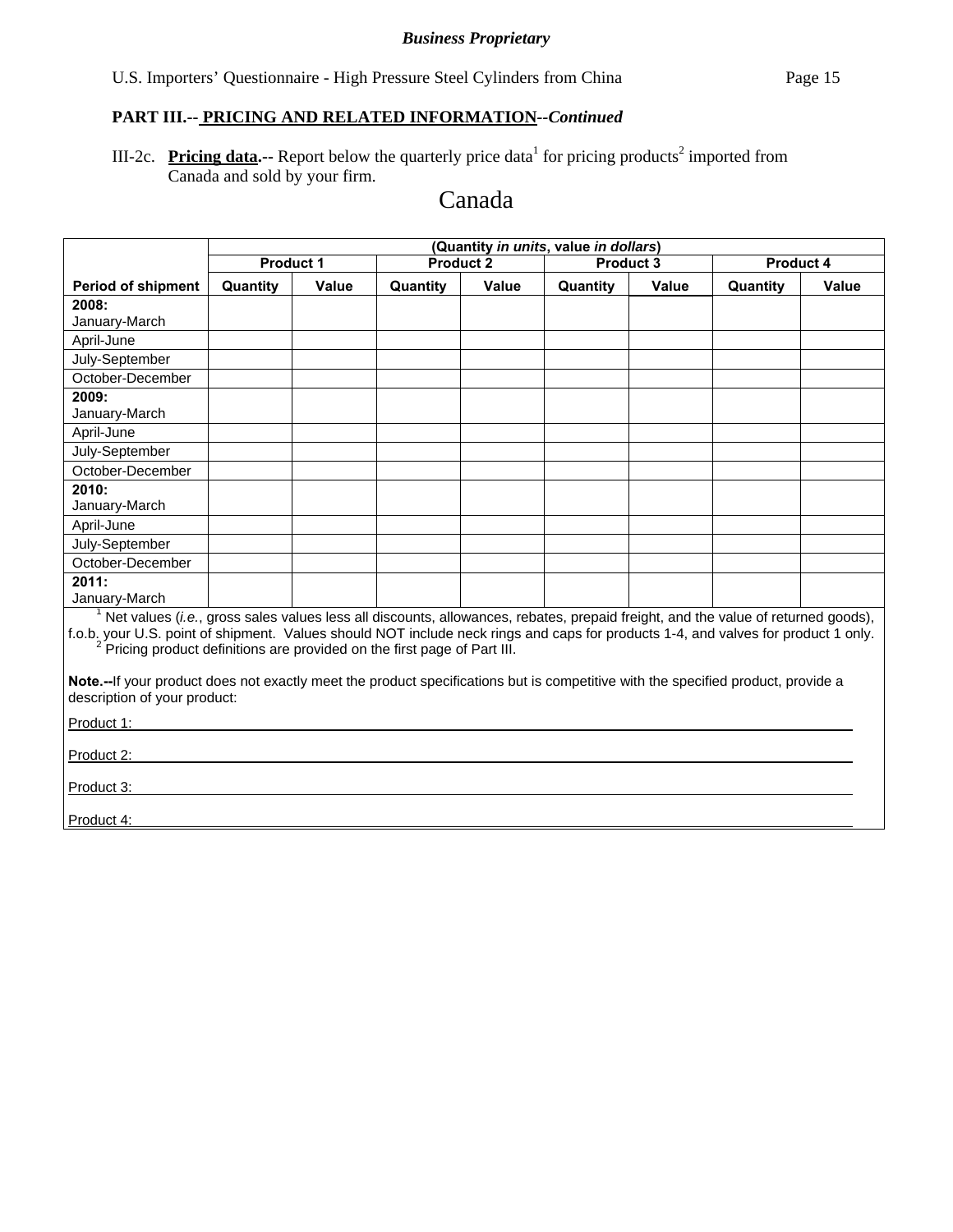# **PART III.-- PRICING AND RELATED INFORMATION***--Continued*

III-2d. Pricing data.-- Report below the quarterly price data<sup>1</sup> for pricing products<sup>2</sup> imported from Korea and sold by your firm.

# Korea

|                                                                                                                                                                                                                                                                                                                                                                                 | (Quantity in units, value in dollars) |                                                   |          |       |           |       |          |       |
|---------------------------------------------------------------------------------------------------------------------------------------------------------------------------------------------------------------------------------------------------------------------------------------------------------------------------------------------------------------------------------|---------------------------------------|---------------------------------------------------|----------|-------|-----------|-------|----------|-------|
|                                                                                                                                                                                                                                                                                                                                                                                 |                                       | <b>Product 2</b><br>Product 3<br><b>Product 1</b> |          |       | Product 4 |       |          |       |
| <b>Period of shipment</b>                                                                                                                                                                                                                                                                                                                                                       | Quantity                              | <b>Value</b>                                      | Quantity | Value | Quantity  | Value | Quantity | Value |
| 2008:                                                                                                                                                                                                                                                                                                                                                                           |                                       |                                                   |          |       |           |       |          |       |
| January-March                                                                                                                                                                                                                                                                                                                                                                   |                                       |                                                   |          |       |           |       |          |       |
| April-June                                                                                                                                                                                                                                                                                                                                                                      |                                       |                                                   |          |       |           |       |          |       |
| July-September                                                                                                                                                                                                                                                                                                                                                                  |                                       |                                                   |          |       |           |       |          |       |
| October-December                                                                                                                                                                                                                                                                                                                                                                |                                       |                                                   |          |       |           |       |          |       |
| 2009:                                                                                                                                                                                                                                                                                                                                                                           |                                       |                                                   |          |       |           |       |          |       |
| January-March                                                                                                                                                                                                                                                                                                                                                                   |                                       |                                                   |          |       |           |       |          |       |
| April-June                                                                                                                                                                                                                                                                                                                                                                      |                                       |                                                   |          |       |           |       |          |       |
| July-September                                                                                                                                                                                                                                                                                                                                                                  |                                       |                                                   |          |       |           |       |          |       |
| October-December                                                                                                                                                                                                                                                                                                                                                                |                                       |                                                   |          |       |           |       |          |       |
| 2010:                                                                                                                                                                                                                                                                                                                                                                           |                                       |                                                   |          |       |           |       |          |       |
| January-March                                                                                                                                                                                                                                                                                                                                                                   |                                       |                                                   |          |       |           |       |          |       |
| April-June                                                                                                                                                                                                                                                                                                                                                                      |                                       |                                                   |          |       |           |       |          |       |
| July-September                                                                                                                                                                                                                                                                                                                                                                  |                                       |                                                   |          |       |           |       |          |       |
| October-December                                                                                                                                                                                                                                                                                                                                                                |                                       |                                                   |          |       |           |       |          |       |
| 2011:                                                                                                                                                                                                                                                                                                                                                                           |                                       |                                                   |          |       |           |       |          |       |
| January-March                                                                                                                                                                                                                                                                                                                                                                   |                                       |                                                   |          |       |           |       |          |       |
| $1$ Net values (i.e., gross sales values less all discounts, allowances, rebates, prepaid freight, and the value of returned goods),<br>f.o.b. your U.S. point of shipment. Values should NOT include neck rings and caps for products 1-4, and should not include valves<br>for product 1 only.<br>$2$ Pricing product definitions are provided on the first page of Part III. |                                       |                                                   |          |       |           |       |          |       |
| Note.--If your product does not exactly meet the product specifications but is competitive with the specified product, provide a<br>description of your product:                                                                                                                                                                                                                |                                       |                                                   |          |       |           |       |          |       |
| Product 1:                                                                                                                                                                                                                                                                                                                                                                      |                                       |                                                   |          |       |           |       |          |       |
| Product 2:                                                                                                                                                                                                                                                                                                                                                                      |                                       |                                                   |          |       |           |       |          |       |
| Product 3:                                                                                                                                                                                                                                                                                                                                                                      |                                       |                                                   |          |       |           |       |          |       |
| Product 4:                                                                                                                                                                                                                                                                                                                                                                      |                                       |                                                   |          |       |           |       |          |       |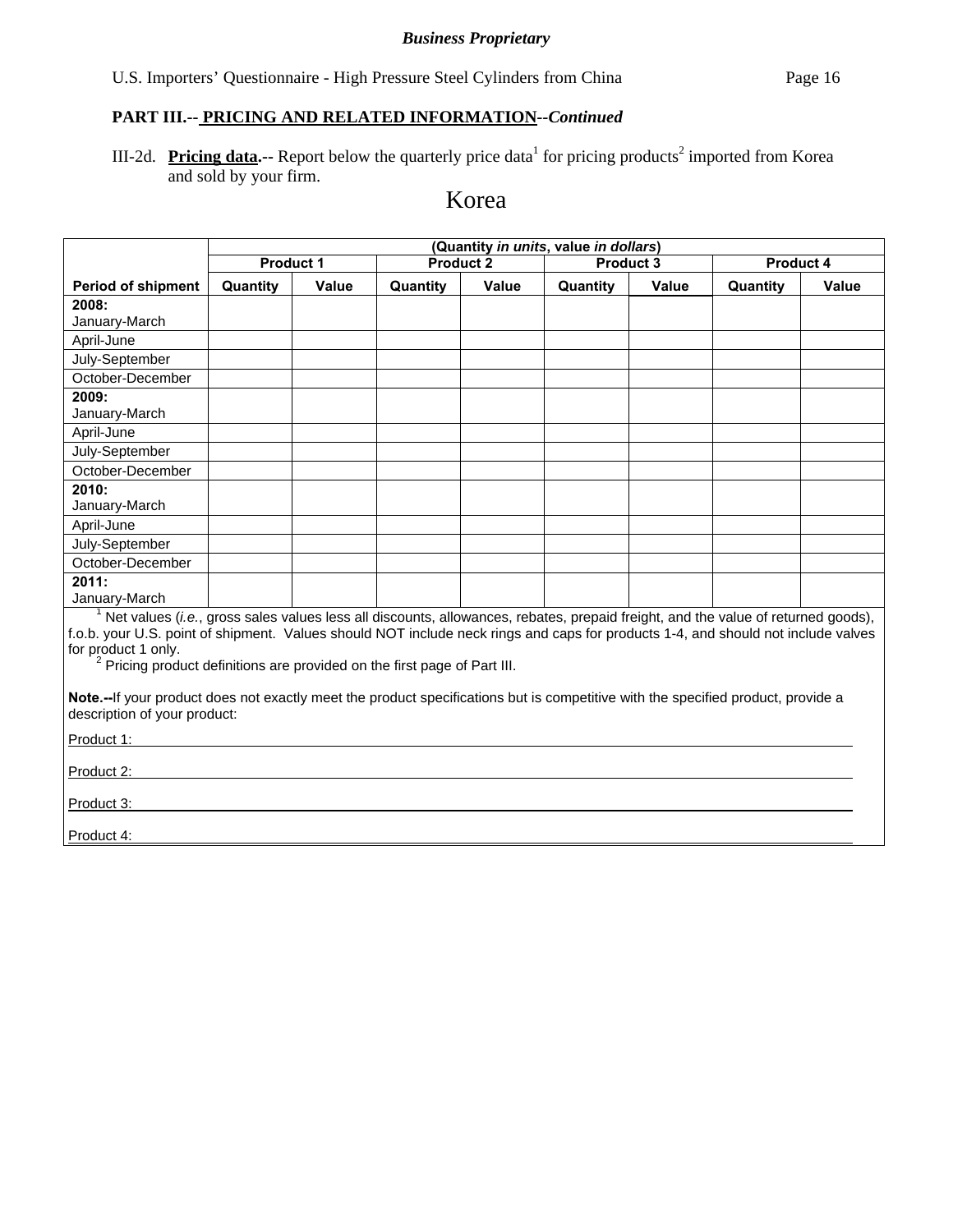| U.S. Importers' Questionnaire - High Pressure Steel Cylinders from China |  |  |  | Page 17 |
|--------------------------------------------------------------------------|--|--|--|---------|
|                                                                          |  |  |  |         |

#### **PART III.-- PRICING AND RELATED INFORMATION***--Continued*

| III-3(a) <b>Price setting.</b> -- How does your firm determine the prices that it charges for sales of high pressure |  |
|----------------------------------------------------------------------------------------------------------------------|--|
| steel cylinders <i>(check all that apply)</i> ?                                                                      |  |

| Transaction by transaction | Contracts | $\Box$ Set price lists |  |
|----------------------------|-----------|------------------------|--|
| Other--Please describe:    |           |                        |  |
|                            |           |                        |  |
|                            |           |                        |  |

III-3(b) **Buying groups.—**Did your firm negotiate prices with any buying groups in 2010?

No

 Yes – Approximately what percent of your 2010 total sales of high pressure steel cylinders were to firms that were members of buying groups? %. Please complete table.

| Name of group           | Did you negotiate prices in<br>2010? | Were you selected as the preferred<br>vendor in 2010? |
|-------------------------|--------------------------------------|-------------------------------------------------------|
| <b>IWDC</b>             | $\overline{N_0}$   $\overline{Y}$ es | N <sub>o</sub><br>  Yes                               |
| <b>BIG Buying Group</b> | $\overline{N_0}$   $\overline{Y}$ es | No<br>Yes                                             |
| <b>AIWD</b>             | $\mathrm{No}$     Yes                | Yes<br>No.                                            |
| <b>ADA</b>              | $\overline{N_0}$ $\overline{Y}$ Yes  | Yes<br>No                                             |
| <b>IDC</b>              | No<br> Yes                           | N <sub>o</sub><br>Yes                                 |
| Other                   | Yes<br>No                            | Yes<br>N <sub>0</sub>                                 |

III-4. **Discount policy.--** Please indicate and describe your firm's discount policies for sales of high pressure steel cylinders (*check all that apply*).

| $\Box$ Quantity discounts      | Annual total volume discounts | $\Box$ No discounts |
|--------------------------------|-------------------------------|---------------------|
| $\Box$ Other--Please describe: |                               |                     |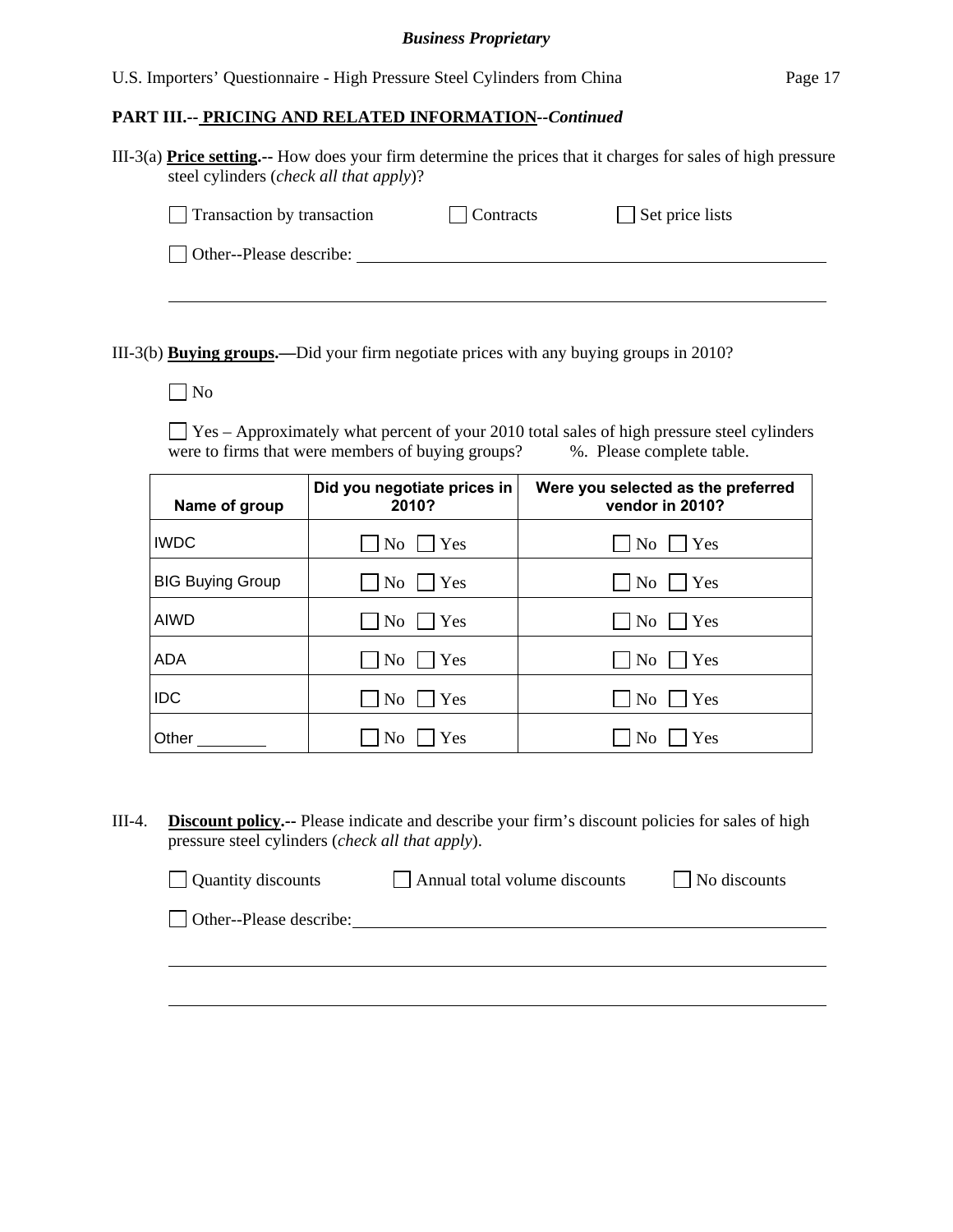#### III-5. **Pricing terms.--**

- (a) What are your firm's typical sales terms for high pressure steel cylinders imported from China (*e.g.*, 2/10 net 30 days)?
- (b) On what basis are your prices of imported high pressure steel cylinders from China usually quoted? (check one)

F.o.b.--Please specify point: Delivered

III-6. **Contract versus spot.--**Approximately what share of your firm's sales of high pressure steel cylinders imported from China in 2010 were on a (1) long-term contract basis (multiple deliveries for more than 12 months), (2) short-term contract basis (multiple deliveries up to and including 12 months), and (3) spot sales basis (for a single delivery)?

| <b>Total</b>         | 100%           |
|----------------------|----------------|
| Spot sales           | %              |
| Short-term contracts | %              |
| Long-term contracts  | %              |
| Type of sale         | Share of sales |

III-7. **Long-term contract provisions.--**If you sell high pressure steel cylinders imported from China on a long-term contract basis, please answer the following questions with respect to provisions of a typical long-term contract.

| (a) | What is the average duration of a contract?            |               |                        |
|-----|--------------------------------------------------------|---------------|------------------------|
| (b) | Can prices be renegotiated during the contract period? | $\vert$   Yes | $\perp$ $\overline{N}$ |
|     |                                                        |               |                        |

(c) Does the contract fix quantity, price, or both?  $\Box$  Quantity  $\Box$  Price  $\Box$  Both

(d) Does the contract have a meet or release provision?  $\Box$  Yes  $\Box$  No

III-8. **Short-term contract provisions.--**If you sell high pressure steel cylinders imported from China on a short-term contract basis, please answer the following questions with respect to provisions of a typical short-term contract.

| (a) | What is the average duration of a contract?                                            |
|-----|----------------------------------------------------------------------------------------|
| (b) | $ $ $ $ Yes<br>$\Box$ No<br>Can prices be renegotiated during the contract period?     |
| (c) | Does the contract fix quantity, price, or both? $\Box$ Quantity<br>  Price<br>$ $ Both |
| (d) | Does the contract have a meet or release provision?<br>$\vert$   Yes<br>l No           |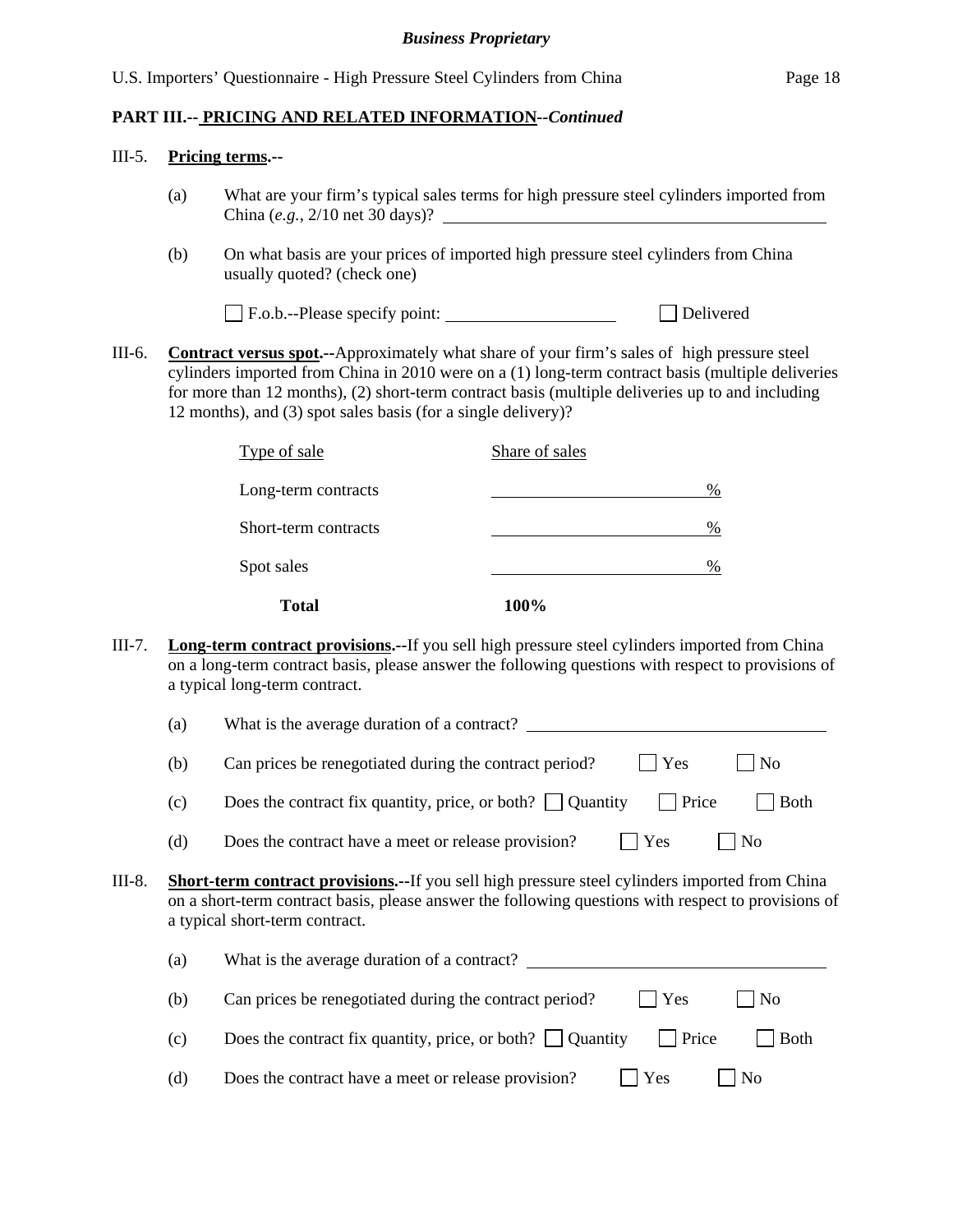III-9. **Lead times.--**What is your share of sales of high pressure steel cylinders imported from China both from inventory and produced to order and what is the average lead time between a customer's order and the date of delivery for your firm's sales of high pressure steel cylinders?

| Source                                   | Share of sales,<br>2010 | Lead time |
|------------------------------------------|-------------------------|-----------|
| From your U.S. inventory                 | %                       | days      |
| From foreign manufacturers'<br>inventory | %                       | days      |
| Produced to order                        | %                       | days      |
| Total                                    | 100%                    |           |

#### III-10. **Shipping information.—**

- (a) What is the approximate percentage of the total delivered cost of high pressure steel cylinders imported from China that is accounted for by U.S. inland transportation costs? <u>s</u> percent
- (b) Who generally arranges the transportation to your customers' locations? (check one)  $\Box$ Your firm or  $\Box$  Purchaser
- (c) When you sell high pressure steel cylinders imported from China, from where is it shipped? (check one) point of importation  $\Box$  or storage facility  $\Box$
- (d) What proportion of your sales of high pressure steel cylinders imported from China are delivered within 100 miles of your point of shipment (provide the percentages)? percent. Within 101 to 1,000 miles? percent. Over 1,000 miles? percent.
- III-11. **Geographical shipments--**What is the geographic market area in the United States served by your firm's shipments of high pressure steel cylinders imported from any source? (check all that apply)

| Geographic area                                                                                                         | $\sqrt{ }$ if applicable |
|-------------------------------------------------------------------------------------------------------------------------|--------------------------|
| <b>Northeast.</b> –CT, ME, MA, NH, NJ, NY, PA, RI, and VT.                                                              |                          |
| <b>Midwest.</b> –IL, IN, IA, KS, MI, MN, MO, NE, ND, OH, SD, and WI.                                                    |                          |
| <b>Southeast.–AL, DE, DC, FL, GA, KY, MD, MS, NC, SC, TN, VA, and WV.</b>                                               |                          |
| <b>Central Southwest.–AR, LA, OK, and TX.</b>                                                                           |                          |
| Mountains.-AZ, CO, ID, MT, NV, NM, UT, and WY.                                                                          |                          |
| <b>Pacific Coast.–CA, OR, and WA.</b>                                                                                   |                          |
| <b>Other.</b> —All other markets in the United States not previously listed, including AK, HI,<br>PR, VI, among others. |                          |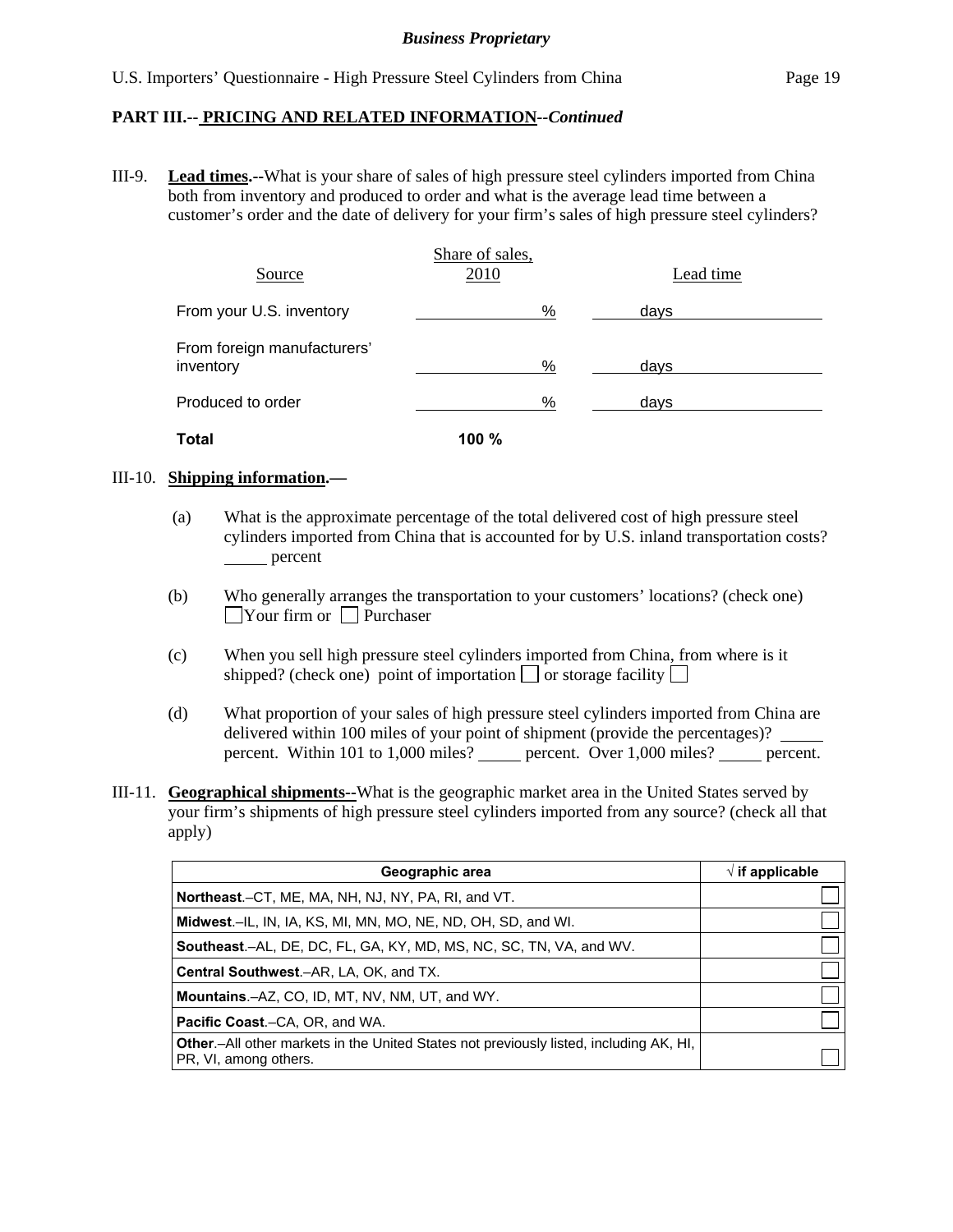#### **PART III.-- PRICING AND RELATED INFORMATION***--Continued*

III-12. **End uses-**Describe the end uses of the high pressure steel cylinders that you import from China. For each end-use product, what percentage of the total cost is accounted for by high pressure steel cylinders and other inputs?

|                 | Share of total cost of end use product<br>accounted for by |                     |              |
|-----------------|------------------------------------------------------------|---------------------|--------------|
| End use product | <b>High pressure steel</b><br>cylinders                    | <b>Other inputs</b> | <b>Total</b> |
| 1.              | %                                                          | %                   | 100%         |
| 2.              | %                                                          | %                   | 100%         |
| 3.              | %                                                          | %                   | 100%         |

#### III-13. **Substitutes.--**

(a) Can other products be substituted for high pressure steel cylinders?

No **Pres**--Please complete (b).

(b) Please list in order of importance any products that may be substituted for high pressure steel cylinders and fill out the table.

| <b>Substitute</b> | End use in which this<br>substitute is used | Have changes in the prices of this substitute<br>affected the price for high pressure steel<br>cylinders? |
|-------------------|---------------------------------------------|-----------------------------------------------------------------------------------------------------------|
| 1.                |                                             | $\Box$ Yes<br>No<br>Please explain--                                                                      |
| 2.                |                                             | $\Box$ Yes<br>$\overline{\rm No}$<br>Please explain--                                                     |
| 3.                |                                             | $\Box$ Yes<br>N <sub>o</sub><br>Please explain--                                                          |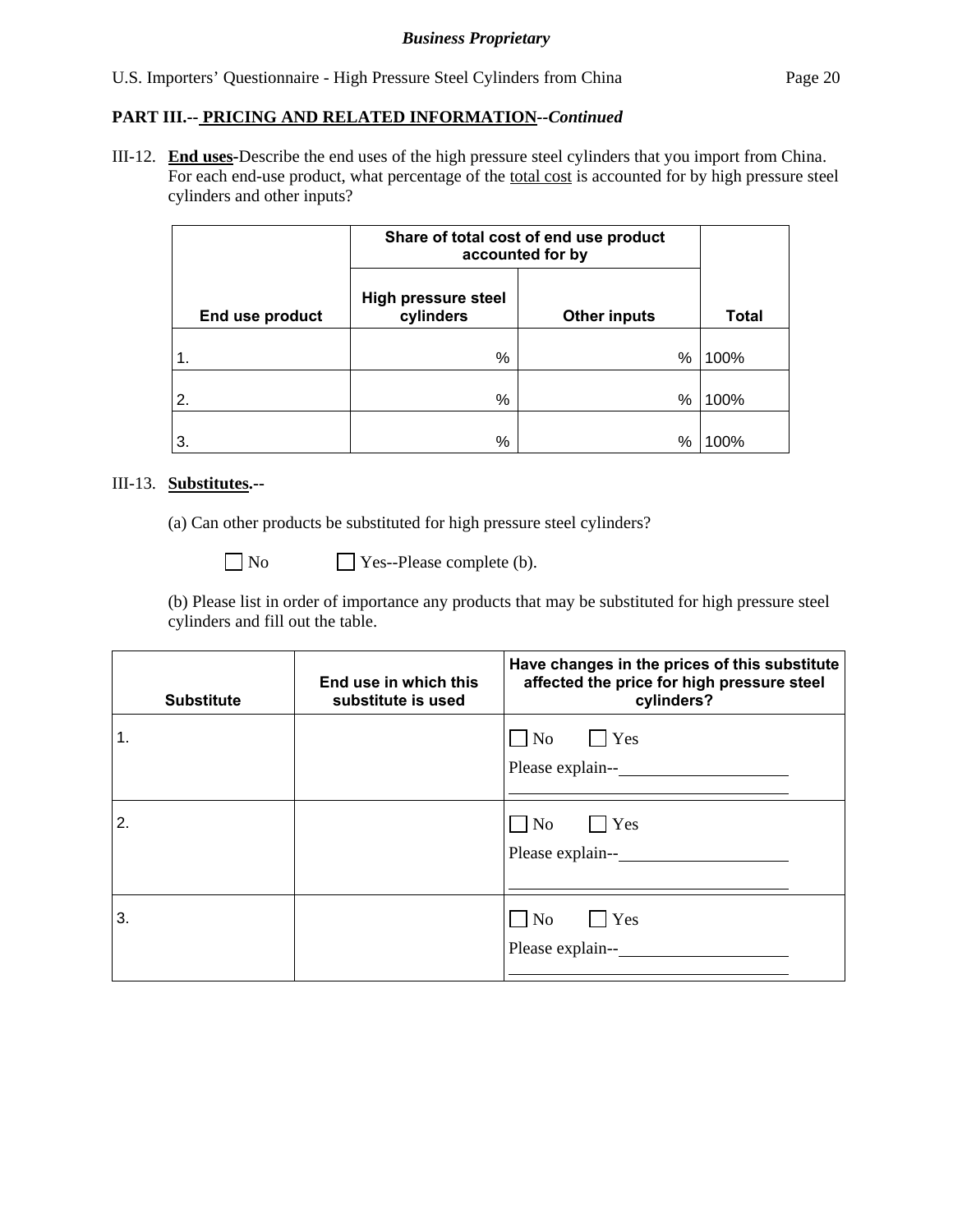# **PART III.-- PRICING AND RELATED INFORMATION***--Continued*

# III-14. **Demand trends.--**

|         | (a)            | How has the demand within the United States for high pressure steel cylinders changed<br>since January 1, 2008? What principal factors affect changes in demand? |                                                                                                                                                                      |           |            |
|---------|----------------|------------------------------------------------------------------------------------------------------------------------------------------------------------------|----------------------------------------------------------------------------------------------------------------------------------------------------------------------|-----------|------------|
|         |                | Increased                                                                                                                                                        | No Change                                                                                                                                                            | Decreased | Fluctuated |
|         |                |                                                                                                                                                                  |                                                                                                                                                                      |           |            |
|         | (b)            | demand?                                                                                                                                                          | How has the demand outside the United States (if known) for high pressure steel<br>cylinders changed since January 1, 2008? What principal factors affect changes in |           |            |
|         |                | Increased                                                                                                                                                        | No Change                                                                                                                                                            | Decreased | Fluctuated |
|         |                |                                                                                                                                                                  |                                                                                                                                                                      |           |            |
| III-15. |                |                                                                                                                                                                  | <b>Product changes.</b> --Have there been any significant changes in the product mix or marketing of<br>high pressure steel cylinders since January 1, 2008?         |           |            |
|         | N <sub>o</sub> |                                                                                                                                                                  | Yes-- Please describe.                                                                                                                                               |           |            |
|         |                |                                                                                                                                                                  |                                                                                                                                                                      |           |            |
|         |                |                                                                                                                                                                  |                                                                                                                                                                      |           |            |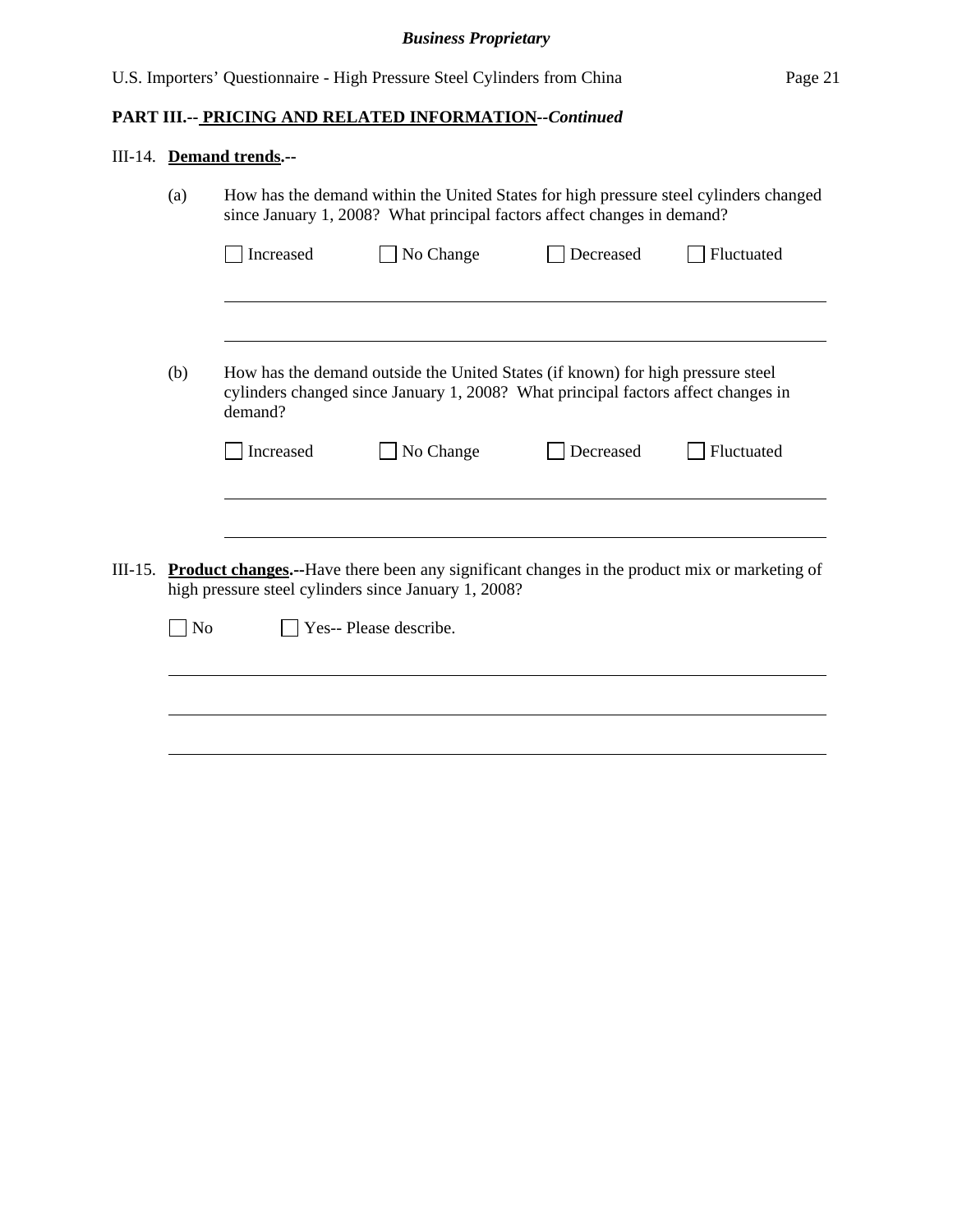# III-16. **Business cycles.--**

|         | competition (including seasonal business) distinctive to high pressure steel cylinders?                                                                                                                                                                                                                                                                                                                                                                               |  |  |  |  |
|---------|-----------------------------------------------------------------------------------------------------------------------------------------------------------------------------------------------------------------------------------------------------------------------------------------------------------------------------------------------------------------------------------------------------------------------------------------------------------------------|--|--|--|--|
|         | $\Box$ No (skip to question IV-17.)<br>$\Box$ Yes-- Please describe below and then answer part (b).                                                                                                                                                                                                                                                                                                                                                                   |  |  |  |  |
|         |                                                                                                                                                                                                                                                                                                                                                                                                                                                                       |  |  |  |  |
|         |                                                                                                                                                                                                                                                                                                                                                                                                                                                                       |  |  |  |  |
|         | (b) If yes, have there been any changes in the business cycles or conditions of competition for<br>high pressure steel cylinders since January 1, 2008?                                                                                                                                                                                                                                                                                                               |  |  |  |  |
|         | Yes-- Please describe.<br>$\log$                                                                                                                                                                                                                                                                                                                                                                                                                                      |  |  |  |  |
|         |                                                                                                                                                                                                                                                                                                                                                                                                                                                                       |  |  |  |  |
|         |                                                                                                                                                                                                                                                                                                                                                                                                                                                                       |  |  |  |  |
|         |                                                                                                                                                                                                                                                                                                                                                                                                                                                                       |  |  |  |  |
| III-17. | <b>Supply constraints.</b> --Has your firm (or if you are an end user, please regarding your suppliers)<br>refused, declined, or been unable to supply high pressure steel cylinders since January 1, 2008<br>(examples include placing customers on allocation or "controlled order entry," declining to accept<br>new customers or renew existing customers, delivering less than the quantity promised, been<br>unable to meet timely shipment commitments, etc.)? |  |  |  |  |
|         | $\log$<br>Yes-- Please describe.                                                                                                                                                                                                                                                                                                                                                                                                                                      |  |  |  |  |
|         |                                                                                                                                                                                                                                                                                                                                                                                                                                                                       |  |  |  |  |
|         |                                                                                                                                                                                                                                                                                                                                                                                                                                                                       |  |  |  |  |
|         |                                                                                                                                                                                                                                                                                                                                                                                                                                                                       |  |  |  |  |
|         |                                                                                                                                                                                                                                                                                                                                                                                                                                                                       |  |  |  |  |
| III-18. | Raw materials.--Please describe any trends in the prices of raw materials used to produce high                                                                                                                                                                                                                                                                                                                                                                        |  |  |  |  |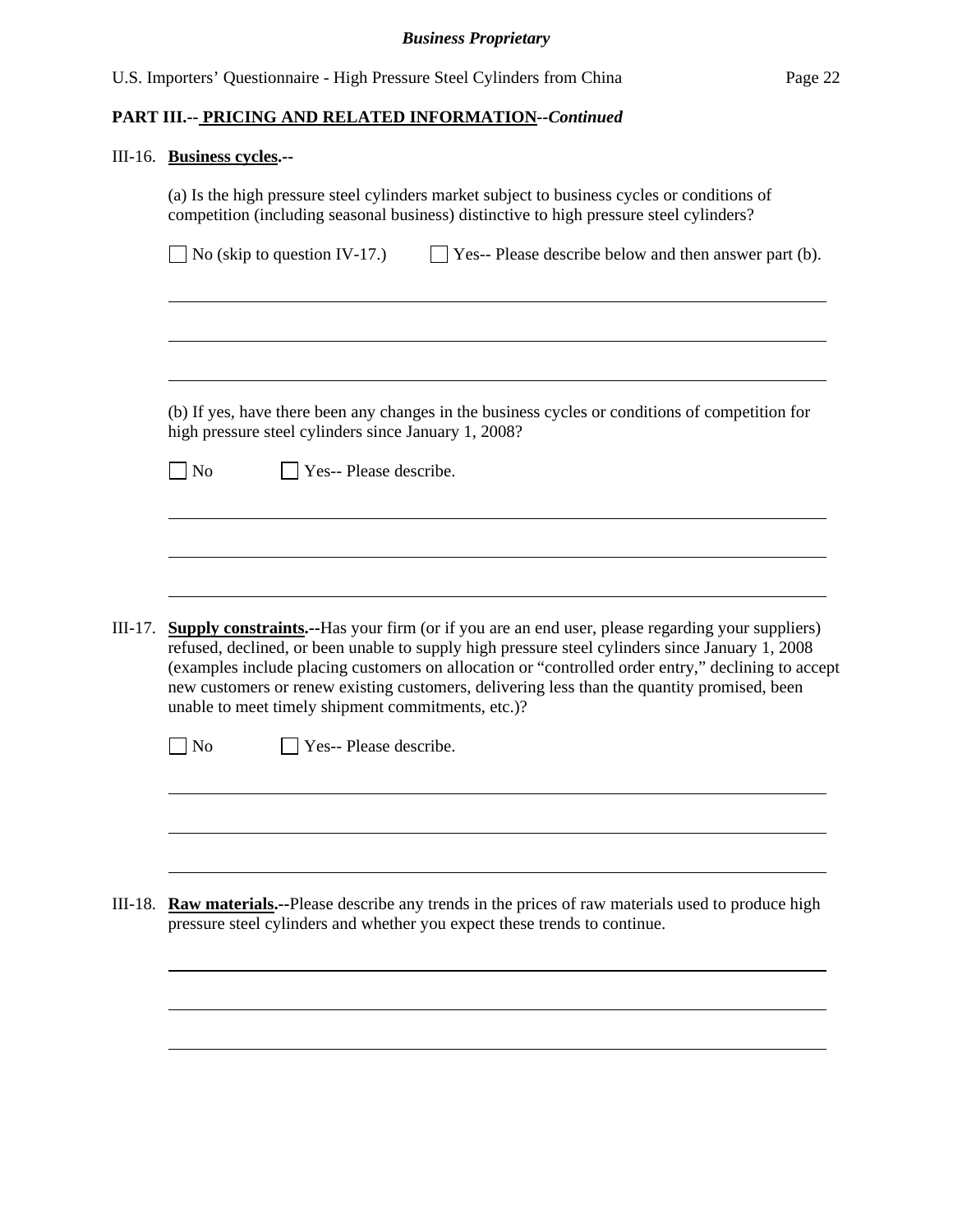III-19. **Interchangeability.--**Are high pressure steel cylinders produced in the United States and in other countries interchangeable (*i.e.*, can they physically be used in the same applications)? Please indicate below, using "A" to indicate that the products from a specified country-pair are always interchangeable, "F" to indicate that the products are frequently interchangeable, "S" to indicate that the products are sometimes interchangeable, "N" to indicate that the products are never interchangeable, and "0" to indicate no familiarity with products from a specified country-pair.<sup>1</sup>

| Country-pair         | China                                                                                                                                                                                           | Other countries |  |
|----------------------|-------------------------------------------------------------------------------------------------------------------------------------------------------------------------------------------------|-----------------|--|
| <b>United States</b> |                                                                                                                                                                                                 |                 |  |
| China                |                                                                                                                                                                                                 |                 |  |
|                      | <sup>1</sup> For any country-pair producing high pressure steel cylinders that is sometimes or never<br>interchangeable, please explain the factors that limit or preclude interchangeable use: |                 |  |
|                      |                                                                                                                                                                                                 |                 |  |
|                      |                                                                                                                                                                                                 |                 |  |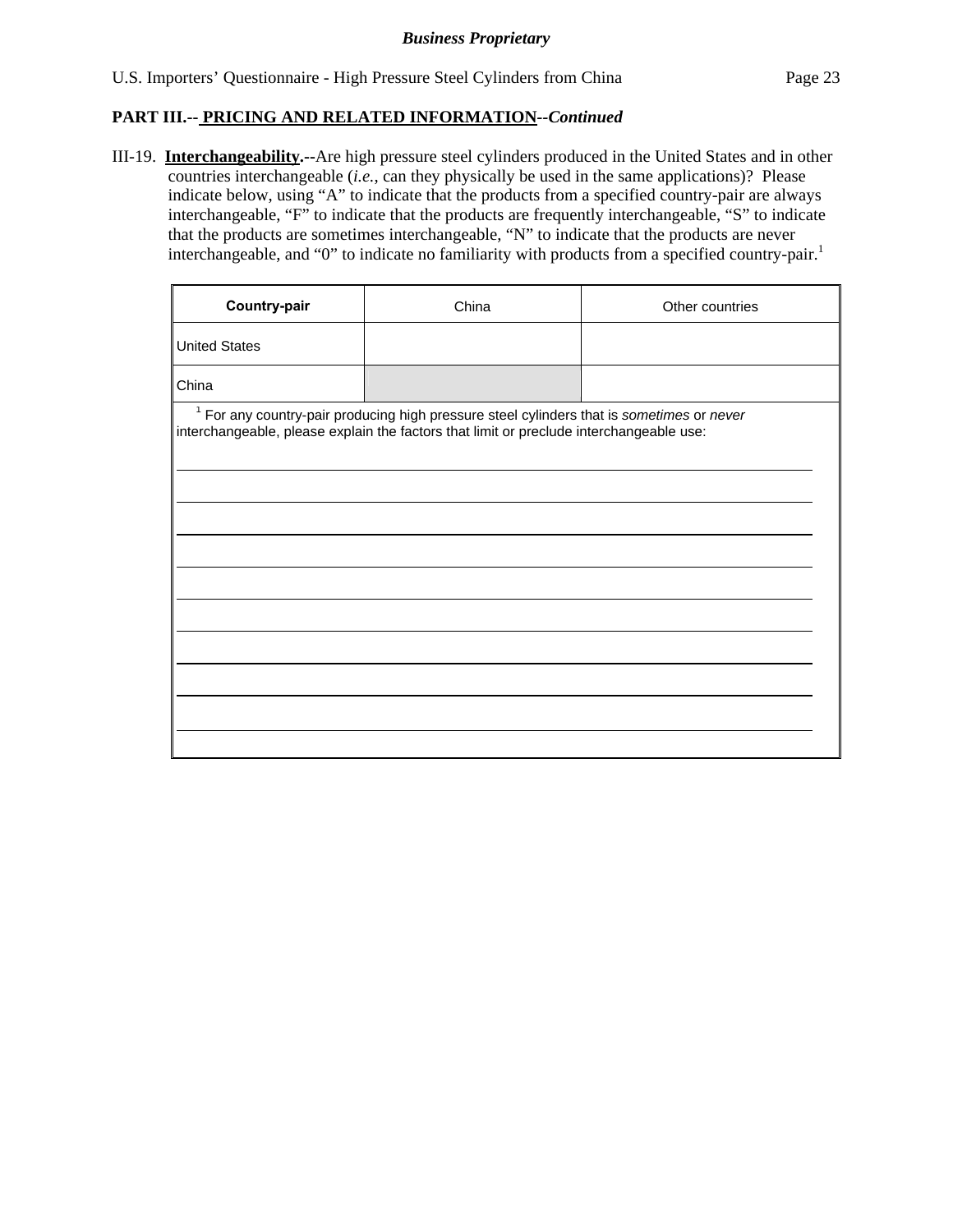III-20. **Factors other than price.--**Are differences other than price (*i.e.*, quality, availability, transportation network, product range, technical support, *etc.*) between high pressure steel cylinders produced in the United States and in other countries a significant factor in your firm's sales of the products? Please indicate below, using "A" to indicate that such differences are always significant, "F" to indicate that such differences are frequently significant, "S" to indicate that such differences are sometimes significant, "N" to indicate that such differences are never significant, and "0" to indicate no familiarity with products from a specified country-pair.<sup>1</sup>

| Country-pair                                                                                                                                                                                                                                                                   | China | Other countries |  |  |  |
|--------------------------------------------------------------------------------------------------------------------------------------------------------------------------------------------------------------------------------------------------------------------------------|-------|-----------------|--|--|--|
| <b>United States</b>                                                                                                                                                                                                                                                           |       |                 |  |  |  |
| China                                                                                                                                                                                                                                                                          |       |                 |  |  |  |
| <sup>1</sup> For any country-pair for which factors other than price always or frequently are a significant factor in<br>your firm's sales of high pressure steel cylinders, identify the country-pair and report the advantages or<br>disadvantages imparted by such factors: |       |                 |  |  |  |
|                                                                                                                                                                                                                                                                                |       |                 |  |  |  |